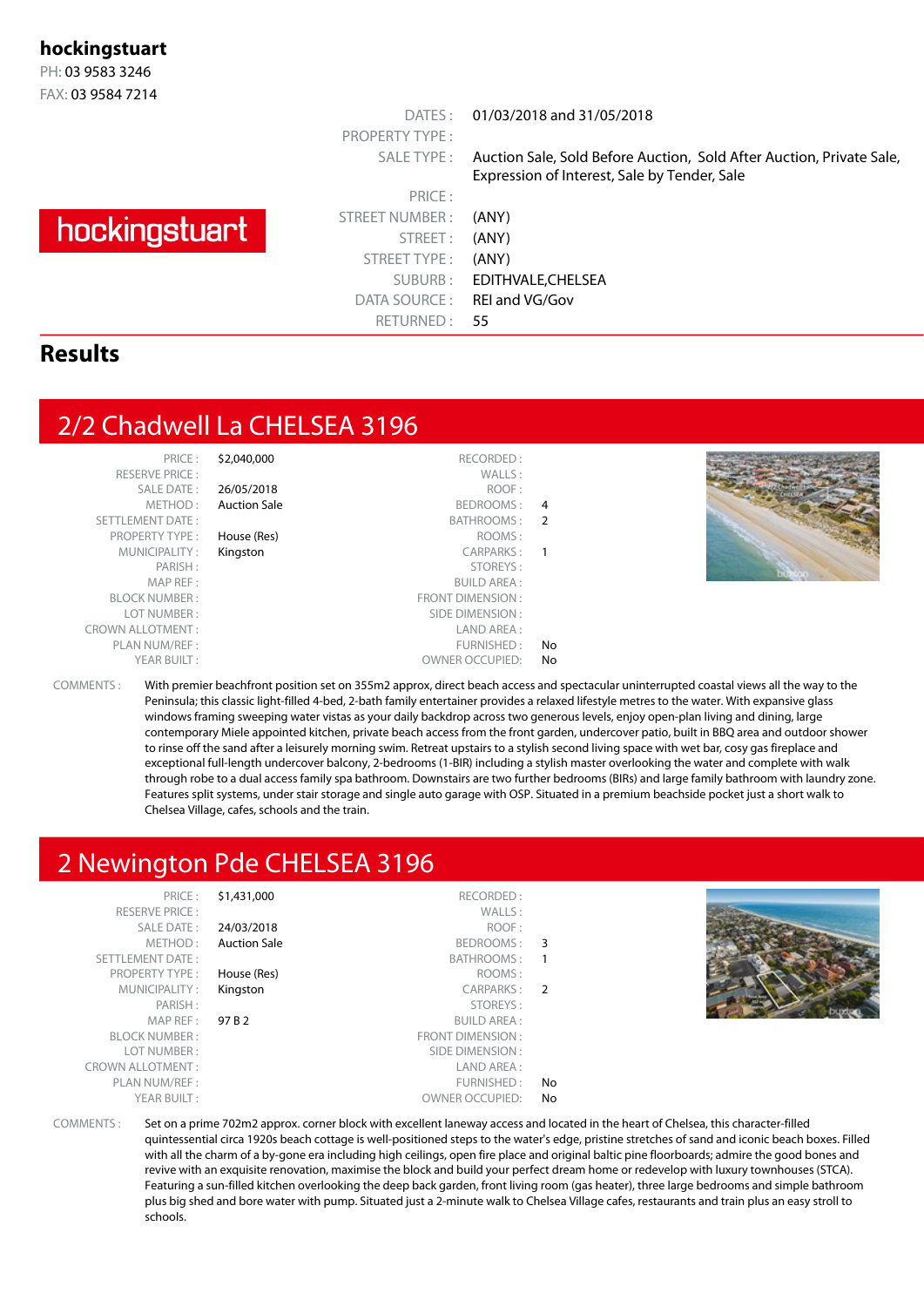# 60 Embankment Gr CHELSEA 3196

| PRICE:                  | \$1,375,000         | RECORDED:               |                |
|-------------------------|---------------------|-------------------------|----------------|
| <b>RESERVE PRICE:</b>   |                     | WALLS:                  |                |
| SALE DATE:              | 18/04/2018          | ROOF:                   |                |
| METHOD:                 | Sold Before Auction | BEDROOMS:               | 4              |
| <b>SETTLEMENT DATE:</b> |                     | BATHROOMS:              | $\overline{2}$ |
| <b>PROPERTY TYPE:</b>   | House (Res)         | ROOMS:                  |                |
| MUNICIPALITY:           | Kingston            | CARPARKS:               | 4              |
| PARISH:                 |                     | STOREYS:                |                |
| MAP REF:                | 93 C 12             | <b>BUILD AREA:</b>      |                |
| <b>BLOCK NUMBER:</b>    |                     | <b>FRONT DIMENSION:</b> |                |
| LOT NUMBER:             |                     | SIDE DIMENSION:         |                |
| <b>CROWN ALLOTMENT:</b> |                     | LAND AREA:              |                |
| PLAN NUM/REF:           |                     | FURNISHED:              | No.            |
| YEAR BUILT:             |                     | <b>OWNER OCCUPIED:</b>  | No             |
|                         |                     |                         |                |



COMMENTS : More than just a stylish family homemore than just grand landthis is a spectacular family opportunity with lifestyle for today and upside for tomorrow! Comprising a prestige Porter Davis home, four-car garaging (over two double garages), endless off-street parking and two crossovers to vast lawned gardens, this approx 1007sqm estate offers family living (with room for pool and play) and future-forward possibilities (with scope for extended family living or development). Live an indoor-outdoor life in this substantial four bedroom, two bathroom home and enjoy a well-zoned floorplan featuring a private master-domain with retreat, a rear kids' wing and formal and family living zones all wrapped by fan-cooled al fresco areas (even the master-ensuite has deck-access!). Sleekly styled with mirror splashbacks for the stone benchtop and Blanco appliance kitchen and designer fittings for the stylish bathrooms, this centrally heated and cooled home has all the family extras including ceiling fans for every room, robes for each bedroom (and a walk-in for the master), and solar hot-water and a 2100L tank for environmental efficiency. Enjoy prestige living and an outdoor life, reap the rewards of these great outdoors with an additional rear home or two, or consider re-thinking this vast block with multiple new homes (subject to Council Approval). Whatever the plan, with the bay at the end of the street, the station and shops within a walk and good schools and parklands all around, this unique family estate is the real estate opportunity of a lifetime! ALL ENQUIRES MUST INCLUDE A CONTACT NUMBER.

## 102 Berry Av EDITHVALE 3196

| PRICE:<br><b>RESERVE PRICE:</b><br>SALE DATE: | \$1,356,000<br>05/05/2018 | RECORDED:<br>WALLS:<br>ROOF: | Other |  |
|-----------------------------------------------|---------------------------|------------------------------|-------|--|
| METHOD:                                       | <b>Auction Sale</b>       | BEDROOMS: 5                  |       |  |
| SETTLEMENT DATE:                              |                           | BATHROOMS: 2                 |       |  |
| <b>PROPERTY TYPE:</b>                         | House (Res)               | ROOMS:                       |       |  |
| MUNICIPALITY:                                 | Kingston                  | CARPARKS: 1                  |       |  |
| PARISH:                                       |                           | STOREYS:                     |       |  |
| MAPREF:                                       | 93 C 10                   | BUILD AREA :                 |       |  |
| <b>BLOCK NUMBER:</b>                          |                           | FRONT DIMENSION: 0           |       |  |
| LOT NUMBER:                                   |                           | SIDE DIMENSION :             |       |  |
| <b>CROWN ALLOTMENT:</b>                       |                           | LAND AREA :                  | 900   |  |
| PLAN NUM/REF :                                |                           | FURNISHED:                   | No    |  |
| YEAR BUILT:                                   |                           | <b>OWNER OCCUPIED:</b>       | No    |  |

COMMENTS : With plans and permits approved for 3 luxury townhouses this property is a developers dream. Situated on a huge 900sqm block in the tightly-held Berry Avenue, this property is a great investment to renovate, develop or turn into your own! Potential sale prices upon completion: Townhouse 1: - Size: 23 squares approx - Potential sale price: \$1,050,000 - \$1,100,000 - 6.1 star energy rating - Features: 3 bedrooms, 2 bathrooms (1 ensuite), 1 powder room, 2 living areas, study, undercover alfresco & lock up garage. Townhouse 2: - Size: 23 squares approx - Potential sale price: \$980,000 - \$1,020,000 - 6 star energy rating - Features: 3 bedrooms, 2 bathrooms(1 ensuite), 1 powder room, 1 living area, study, undercover alfresco & double lock up garage Unit 3: - Size: 20 squares approx - Potential sale price: \$875,000 - \$ 925, 000 - 6.1 star energy rating - Features: 3 bedrooms, 2 bathrooms, 1 living area, undercover alfresco & double lock up garage The existing property features 5 bedrooms, 2 bathrooms and 2 car spaces. Carpeted living area leading into an open plan kitchen and dining area with access directly through to large backyard. Single lock up garage with extra car space in front. Situated close to schools, parks, shops and Edithvale Station & beach, this opportunity is not to be missed! - PHOTO I.D IS REQUIRED AT ALL OPEN FOR INSPECTIONS -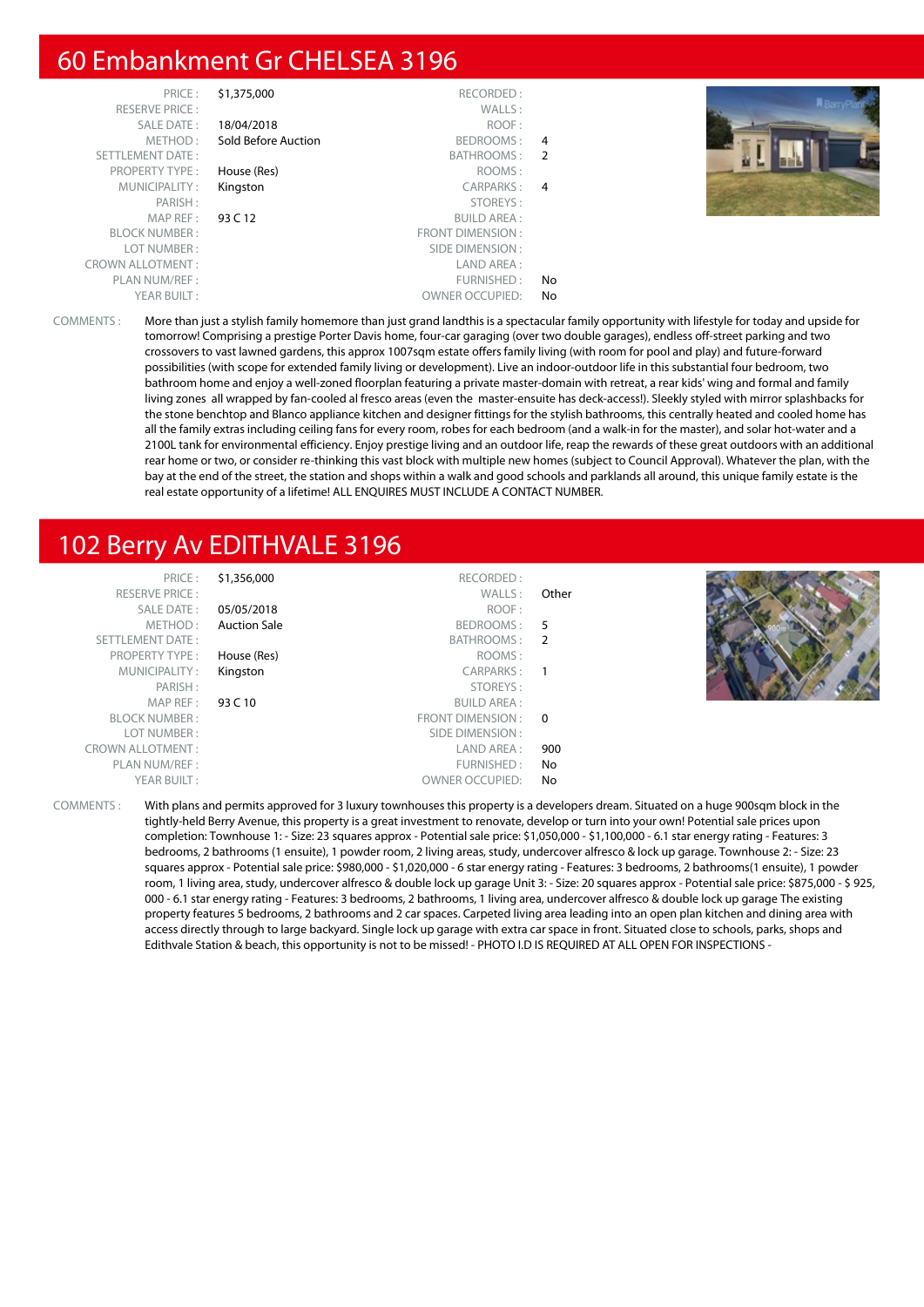# 18 Bristol Av EDITHVALE 3196

| PRICE:<br><b>RESERVE PRICE:</b> | \$1,310,000         | RECORDED:<br>WALLS:    |     |  |
|---------------------------------|---------------------|------------------------|-----|--|
| SALE DATE:                      | 24/03/2018          | ROOF:                  |     |  |
| METHOD:                         | <b>Auction Sale</b> | BEDROOMS: 3            |     |  |
| SETTLEMENT DATE:                |                     | BATHROOMS: 2           |     |  |
| <b>PROPERTY TYPE:</b>           | House (Res)         | ROOMS :                | 4   |  |
| MUNICIPALITY:                   | Kingston            | CARPARKS: 2            |     |  |
| PARISH:                         |                     | STOREYS:               |     |  |
| MAPREF:                         | 93 A 11             | <b>BUILD AREA:</b>     |     |  |
| <b>BLOCK NUMBER:</b>            |                     | FRONT DIMENSION :      |     |  |
| LOT NUMBER:                     |                     | SIDE DIMENSION :       |     |  |
| <b>CROWN ALLOTMENT:</b>         |                     | LAND AREA :            |     |  |
| PLAN NUM/REF :                  |                     | FURNISHED:             | No  |  |
| YEAR BUILT:                     |                     | <b>OWNER OCCUPIED:</b> | No. |  |

COMMENTS : Amazing opportunity to purchase 2 doors from the white sands of Edithvale beach, location is key! Offering the lucky buyer fantastic potential to develop (STCA), renovate or extend to capitalise on the bay views. The existing single level house enjoys water glimpses from the lounge, sunroom and study. The main property also comprises 2 bedrooms, separate kitchen/meals area with gas cooking and dishwasher and ducted heating and cooling throughout. In addition, there is a separate bungalow with large bedroom and ensuite, with a double garage at the rear of the block. Inspect as advertised or by appointment.

# 14 Barnes Gr CHELSEA 3196

| PRICE:                  | \$1,275,000  | RECORDED:              |                |  |
|-------------------------|--------------|------------------------|----------------|--|
| <b>RESERVE PRICE:</b>   |              | WALLS:                 |                |  |
| SALE DATE:              | 21/03/2018   | ROOF:                  |                |  |
| METHOD:                 | Private Sale | BEDROOMS:              | $\overline{4}$ |  |
| <b>SETTLEMENT DATE:</b> |              | BATHROOMS:             | $\overline{2}$ |  |
| <b>PROPERTY TYPE:</b>   | House        | ROOMS: 5               |                |  |
| MUNICIPALITY:           | Kingston     | CARPARKS:              |                |  |
| PARISH:                 |              | STOREYS:               |                |  |
| MAP REF:                | 93 A 12      | <b>BUILD AREA:</b>     |                |  |
| <b>BLOCK NUMBER:</b>    |              | FRONT DIMENSION:       |                |  |
| LOT NUMBER:             |              | SIDE DIMENSION :       |                |  |
| <b>CROWN ALLOTMENT:</b> |              | LAND AREA:             |                |  |
| PLAN NUM/REF:           |              | FURNISHED:             | No             |  |
| YEAR BUILT:             |              | <b>OWNER OCCUPIED:</b> | No             |  |
|                         |              |                        |                |  |

COMMENTS : This alluring double storey residence offers a delightful family haven with plenty of scope for further enhancement.Brilliantly positioned, offering the ultimate in beachside living, with the sand and shores of magnificent Chelsea beach only steps away, not to mention only a short stroll to the hub of the main shopping strip, restaurants, cafes and station.Instantly appealing you are welcomed by a spacious lounge and dining room with a free flowing floor plan linking effortlessly to the large kitchen and meals zone with an abundance of bench and cupboard space. Adjacent is a family room with sliding doors opening to a outdoor covered entertainment deck that overlooks the private, established backyard.Upstairs are the four bedrooms with the generous master suite boasting a walk in robe and full ensuite, while the three remaining bedrooms are served by a main family bathroom and a separate toilet. Well appointed by gas heating, evaporative cooling, ducted vacuum, garden shed and a single enclosed carport.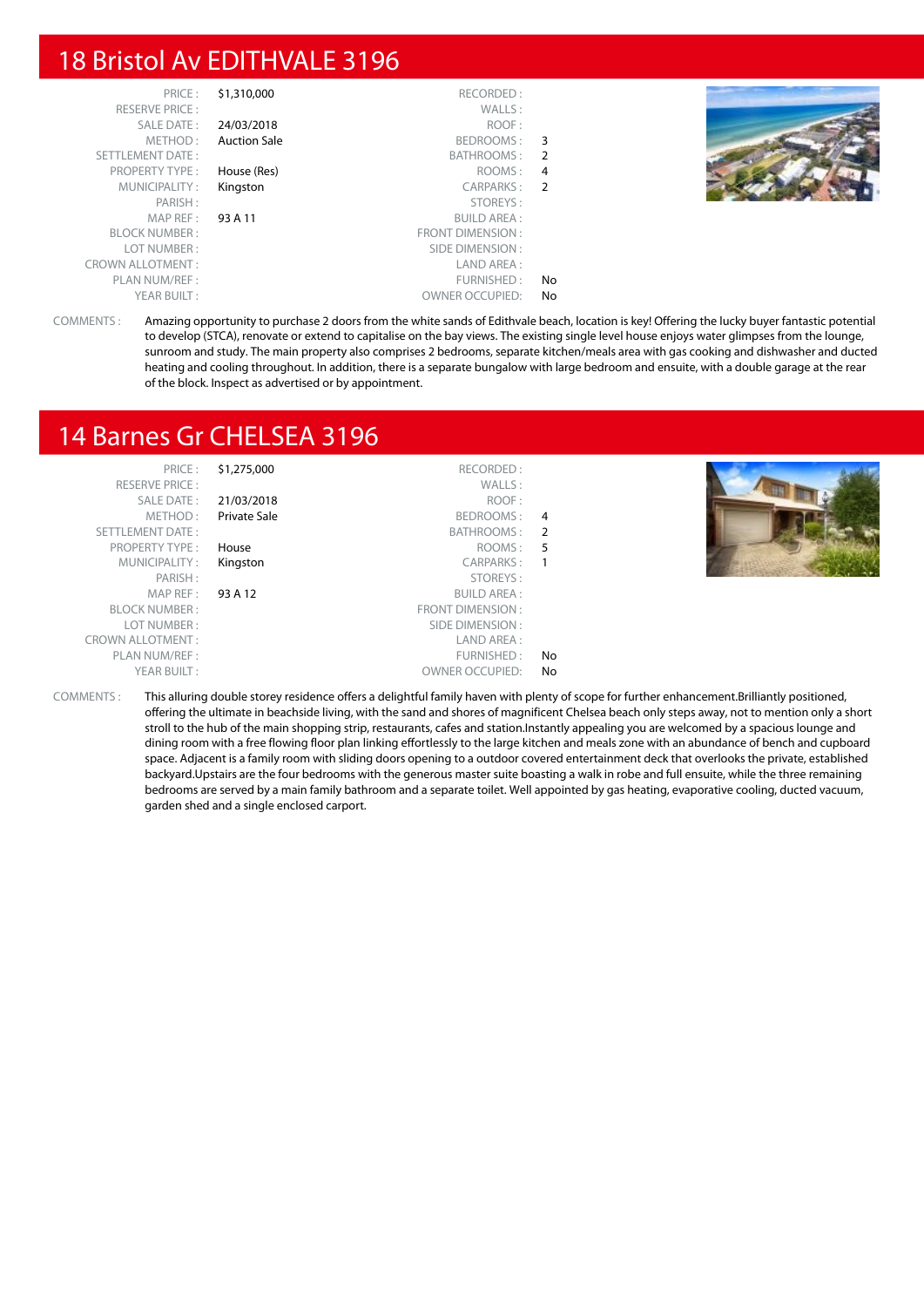# 1/307 Nepean Hwy EDITHVALE 3196

| PRICE:                  | \$1,210,000         | RECORDED:              |                     |       |
|-------------------------|---------------------|------------------------|---------------------|-------|
| <b>RESERVE PRICE:</b>   |                     | WALLS:                 | <b>Brick Veneer</b> | $= -$ |
| SALE DATE:              | 24/03/2018          | ROOF:                  |                     |       |
| METHOD:                 | <b>Auction Sale</b> | BEDROOMS: 4            |                     |       |
| SETTLEMENT DATE:        | 24/04/2018          | BATHROOMS: 3           |                     |       |
| PROPERTY TYPE:          | Townhouse (Res)     | ROOMS:                 | 8                   |       |
| MUNICIPALITY:           | Kingston            | CARPARKS: 2            |                     |       |
| PARISH:                 | Lyndhurst           | STOREYS:               |                     |       |
| MAP REF :               | 93 A 10             | <b>BUILD AREA:</b>     |                     |       |
| <b>BLOCK NUMBER:</b>    |                     | FRONT DIMENSION:       |                     |       |
| LOT NUMBER:             |                     | SIDE DIMENSION :       |                     |       |
| <b>CROWN ALLOTMENT:</b> |                     | LAND AREA :            | 583                 |       |
| PLAN NUM/REF:           | PS730904            | FURNISHED:             | No                  |       |
| YEAR BUILT:             |                     | <b>OWNER OCCUPIED:</b> | Yes                 |       |

COMMENTS : Quietly positioned approx.190m to the breath-taking beauty of Edithvale beach, this 4-bedroom luxury residence spanning three levels offers your own private beachside paradise of sun, sand and gentle sea breezes. Incredibly well-designed and spread across an exceptional floorplan; enjoy natural light, high ceilings and beautiful quality finishes throughout. Ground-level boasts a stylish bedroom (BIR), stunning Siemens gourmet kitchen plus expansive open-plan living and dining extending seamlessly out to multiple entertaining zones complete with travertine pavers, outdoor kitchen and delightful outdoor shower. Downstairs offers a versatile cinema room (office/5th bedroom) plus internal access to large secure basement parking for two cars. The upper-level offers an additional living zone, private balcony, en-suited master retreat and two further bedrooms (BIRs) service by a sleek family bathroom. Includes spotted gum timber flooring, stone bench tops, double-glazed windows, ducted heating, refrigerated cooling, d/stairs powder room, video intercom & keyless entry. Superbly located approx. 500m to Edithvale Village. Stroll to cafes, restaurants, train & school.

# 6 Rae Av EDITHVALE 3196

SETTLEMENT DATE: PROPERTY TYPE : House (Res) MUNICIPALITY : Kingston PARISH: MAP REF : 92 K BLOCK NUMBER : LOT NUMBER : CROWN ALLOTMENT : PLAN NUM/REF : YEAR BUILT:

COMMENTS :

PRICE : \$1,203,000 RECORDED : RESERVE PRICE : WALLS : SALE DATE: 10/04/2018 METHOD: Sold Before Auction

- 
- 

|                | ROOF:                  |
|----------------|------------------------|
| 3              | BEDROOMS:              |
| $\overline{2}$ | BATHROOMS:             |
|                | ROOMS:                 |
| 2              | <b>CARPARKS:</b>       |
|                | STOREYS:               |
|                | <b>BUILD AREA:</b>     |
|                | FRONT DIMENSION :      |
|                | SIDE DIMENSION:        |
|                | I AND ARFA :           |
| No             | FURNISHED:             |
| No             | <b>OWNER OCCUPIED:</b> |

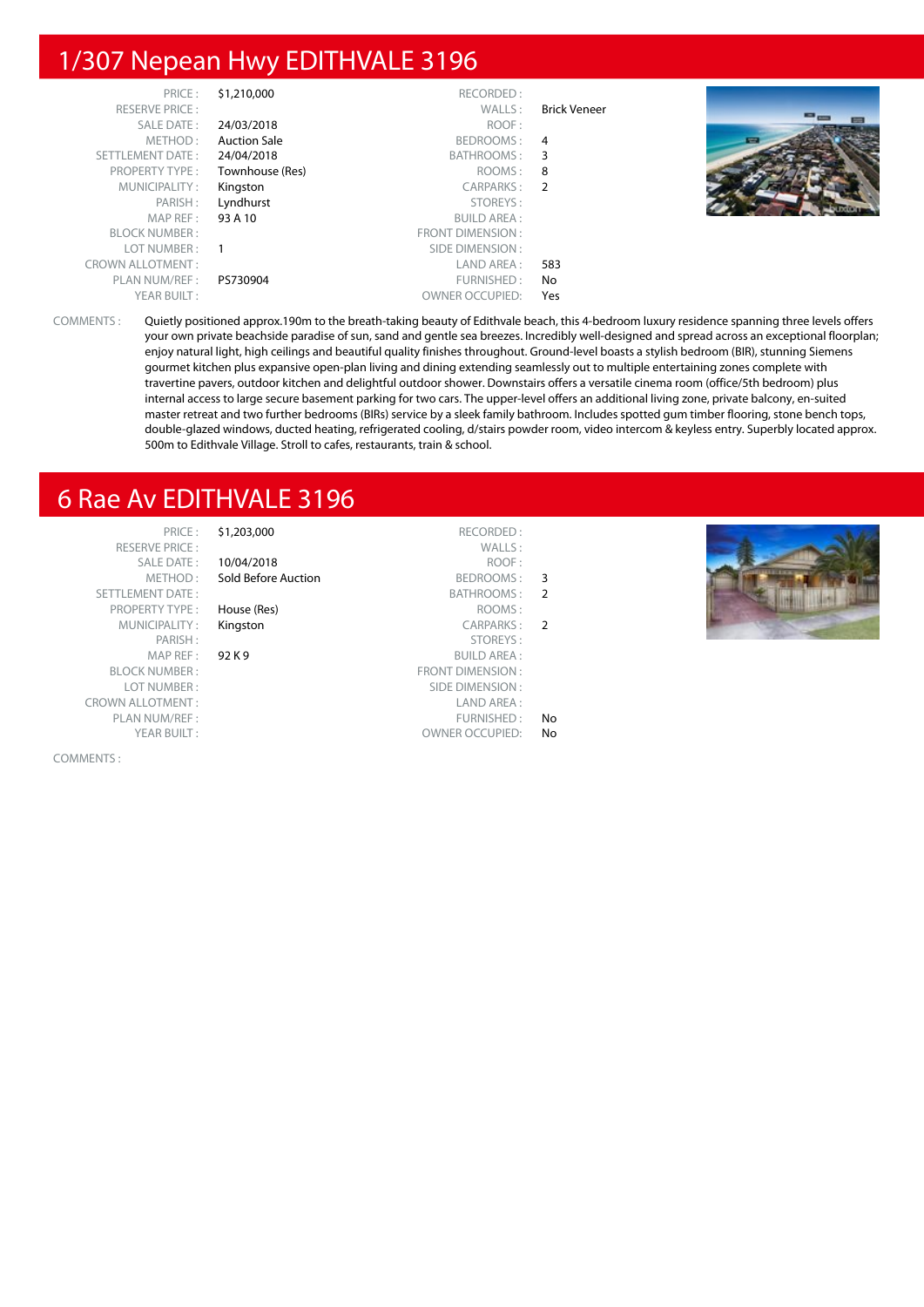# 6a Berry Av EDITHVALE 3196

| PRICE:                  | \$1,185,000         | RECORDED:              |              |  |
|-------------------------|---------------------|------------------------|--------------|--|
| <b>RESERVE PRICE:</b>   |                     | WALLS:                 | Brick Veneer |  |
| <b>SALE DATE:</b>       | 17/03/2018          | ROOF:                  |              |  |
| METHOD:                 | <b>Auction Sale</b> | BEDROOMS: 4            |              |  |
| <b>SETTLEMENT DATE:</b> | 11/05/2018          | <b>BATHROOMS:</b>      | 3            |  |
| <b>PROPERTY TYPE:</b>   | Townhouse (Res)     | ROOMS:                 |              |  |
| MUNICIPALITY:           | Kingston            | CARPARKS:              |              |  |
| PARISH:                 | Lyndhurst           | STOREYS:               |              |  |
| MAP REF :               | 93 A 11             | <b>BUILD AREA:</b>     |              |  |
| <b>BLOCK NUMBER:</b>    |                     | FRONT DIMENSION: 0     |              |  |
| LOT NUMBER:             |                     | SIDE DIMENSION :       |              |  |
| <b>CROWN ALLOTMENT:</b> |                     | LAND AREA :            | 378          |  |
| PLAN NUM/REF:           | PS804505            | FURNISHED:             | No           |  |
| YEAR BUILT:             |                     | <b>OWNER OCCUPIED:</b> | Yes          |  |

COMMENTS : Located approximately 500 meters away from the stunning Edithvale Beach is this 35 square (approx.) near new townhouse. Completed at the end of 2017 there is an abundance of living space as well as a healthy 378m2 (approx) of land. With upgrades throughout including security system with CCTV, features of your new home include: \* 4 bedrooms, the master with full en-suite and fully fitted walk in robe, bedrooms 2 & 3 offer full en-suits, (bed 2 with free standing bath) and built in robes, bedroom 4 can be used as a study option if needed as it includes data points for the home office \* Front sitting room is North facing and captures the natural light beautifully \* Fully appointed kitchen which includes 750ml gas cook top, 600ml electric oven, stone waterfall bench tops, full butlers pantry, dishwasher, breakfast bar and pendant lights \* Open plan informal lounge and dining room gives access to the large rear yard, (enough space for a pool) and the entertaining deck, this is the hub of the home \* Upstairs rumpus room, the perfect spot for a home cinema or kids play area \* Daikin split system heating and air conditioning to each room \* Tasmanian oak timber flooring and high end wool blend carpets \* Single lock up garage with remote control and internal access to home. Extra car space behind electric front gates \* Separate laundry with outdoor access and storage \* Quality window furnishings in every room \* Double glazed windows and doors Upon entry you will be blown away by the space and the way the natural light of this magnificent home has been captured by the builder - inspection is an absolute must, you will not be disappointed! Call today to arrange you private viewing or inspect through one of scheduled opens.

#### 32a Berry Av EDITHVALE 3196

PRICE: \$1,157,000 RECORDED: RESERVE PRICE : WALLS : YEAR RUILT :  $\overline{O}$  OWNER OCCUPIED: No

SALE DATE: 03/03/2018 ROOF:

Townhouse (Res)

METHOD : Auction Sale BEDROOMS : SETTLEMENT DATE :<br>
PROPERTY TYPE : **Townhouse (Res)** BATHROOMS : **BATHROOMS** : MUNICIPALITY : **Kingston** CARPARKS :<br>PARISH : PARISH : STOREYS : STOREYS: MAP REF : BUILD AREA : BLOCK NUMBER : FRONT DIMENSION : LOT NUMBER : SIDE DIMENSION : CROWN ALLOTMENT : LAND AREA : PLAN NUM/REF :  $\blacksquare$ 

COMMENTS :

#### 63 Catherine Av CHELSEA 3196

PRICE: \$1,135,00 RESERVE PRICE : SALE DATE :  $08/05/20$ METHOD : Private Sa SETTLEMENT DATE: PROPERTY TYPE : House MUNICIPALITY: Kingston MAP REF : 97 D 1 BLOCK NUMBER: LOT NUMBER: CROWN ALLOTMENT ·

COMMENTS :

|               | RECORDED:               | \$1,135,000         | PRICE:                |
|---------------|-------------------------|---------------------|-----------------------|
|               | WALLS:                  |                     | <b>RESERVE PRICE:</b> |
|               | ROOF:                   | 08/05/2018          | <b>SALE DATE:</b>     |
| $\mathcal{P}$ | BEDROOMS:               | <b>Private Sale</b> | METHOD:               |
|               | BATHROOMS:              |                     | <b>TTLEMENT DATE:</b> |
|               | ROOMS:                  | House               | <b>PROPERTY TYPE:</b> |
|               | <b>CARPARKS:</b>        | Kingston            | MUNICIPALITY:         |
|               | STOREYS:                |                     | PARISH:               |
|               | <b>BUILD AREA:</b>      | 97 D 1              | MAP RFF:              |
|               | <b>FRONT DIMENSION:</b> |                     | <b>BLOCK NUMBER:</b>  |
|               | SIDE DIMENSION :        |                     | LOT NUMBER:           |
|               | LAND AREA:              |                     | WN ALLOTMENT:         |
| No            | FURNISHED:              |                     | PLAN NUM/REF :        |
| No            | <b>OWNER OCCUPIED:</b>  |                     | YEAR BUILT:           |
|               |                         |                     |                       |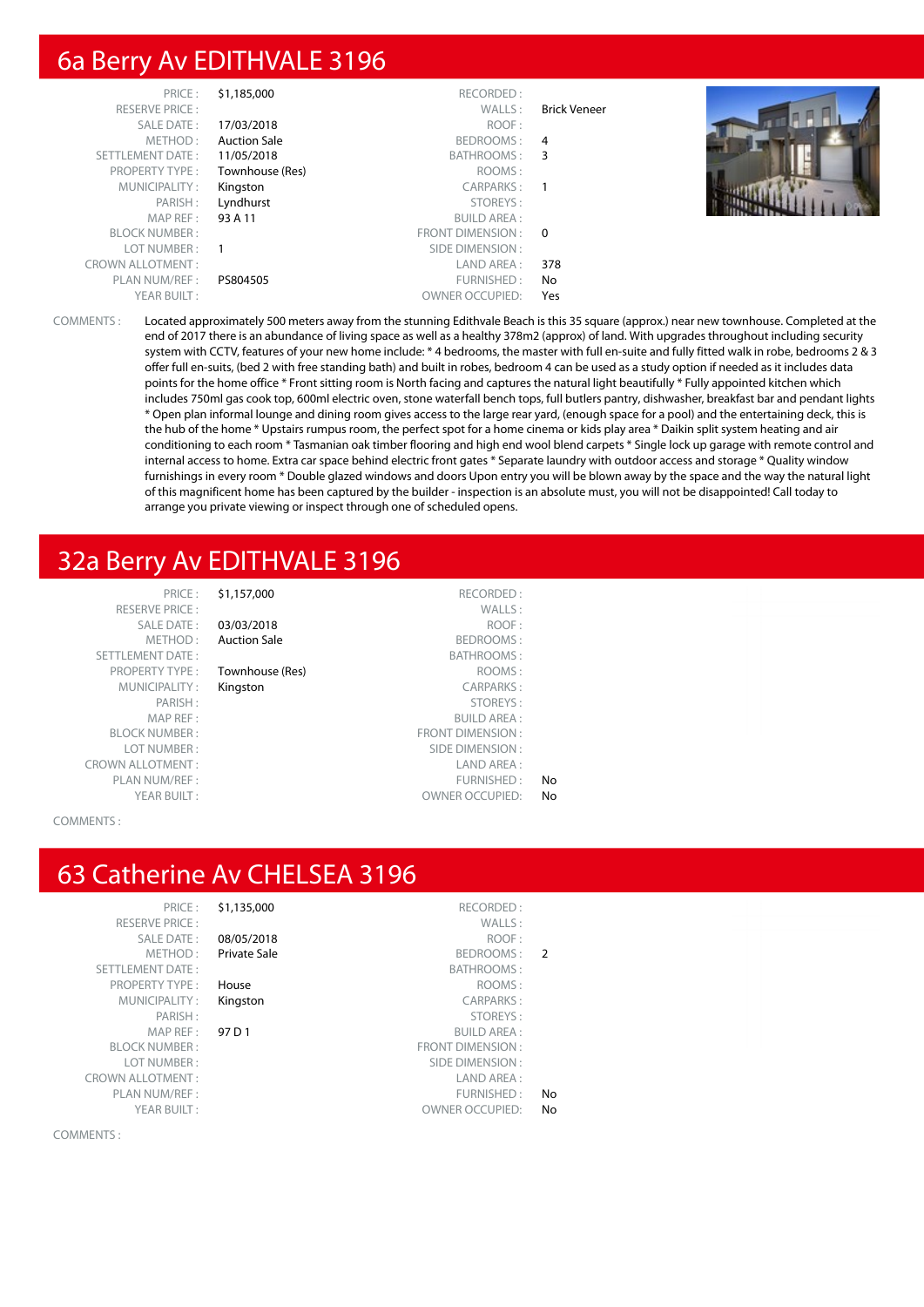# 16 Munro Av EDITHVALE 3196

| PRICE:                  | \$1,120,000         | RECORDED:              |            |  |
|-------------------------|---------------------|------------------------|------------|--|
| <b>RESERVE PRICE:</b>   |                     | WALLS:                 | HardiPlank |  |
| SALE DATE:              | 07/04/2018          | ROOF:                  |            |  |
| METHOD:                 | <b>Auction Sale</b> | BEDROOMS:              | 3          |  |
| SETTLEMENT DATE:        |                     | BATHROOMS: 2           |            |  |
| <b>PROPERTY TYPE:</b>   | House (Res)         | ROOMS:                 | 4          |  |
| MUNICIPALITY:           | Kingston            | CARPARKS:              | 3          |  |
| PARISH:                 |                     | STOREYS:               |            |  |
| MAP REF :               | 93 B 9              | <b>BUILD AREA:</b>     |            |  |
| <b>BLOCK NUMBER:</b>    |                     | FRONT DIMENSION:       |            |  |
| LOT NUMBER :            |                     | SIDE DIMENSION :       |            |  |
| <b>CROWN ALLOTMENT:</b> |                     | LAND AREA :            | 784        |  |
| PLAN NUM/REF :          |                     | FURNISHED:             | No.        |  |
| YEAR BUILT:             |                     | <b>OWNER OCCUPIED:</b> | No         |  |

COMMENTS : Land of this size, in this position and with side lane access is becoming increasingly harder to find.Whilst the current house on this block is of a good size and features two separate living areas, three bedrooms and a central kitchen - it really is all about the land.Approximately 784sqm in size, with a frontage of over 16 metres plus with side lane access - all details that make this a very sought after opportunity.Whether you are looking for a new home site or a development opportunity (STCA) or just want to land bank, then this property must be looked at.Being only minutes walk to the beach, station and shops puts this central Edithvale property smack bang in the middle of everything.What are you waiting for!

#### 253 Station St EDITHVALE 3196

| PRICE:                  | \$1,100,000         | RECORDED:              |                |                   |
|-------------------------|---------------------|------------------------|----------------|-------------------|
| <b>RESERVE PRICE:</b>   |                     | WALLS:                 |                |                   |
| SALE DATE:              | 01/03/2018          | ROOF:                  |                |                   |
| METHOD:                 | <b>Private Sale</b> | BEDROOMS: 3            |                |                   |
| SETTLEMENT DATE:        |                     | BATHROOMS:             | $\overline{1}$ | <b>BarryPlant</b> |
| <b>PROPERTY TYPE:</b>   | House               | ROOMS:                 |                |                   |
| MUNICIPALITY:           | Kingston            | CARPARKS:              | $\overline{1}$ |                   |
| PARISH:                 |                     | STOREYS:               |                |                   |
| MAP REF :               | 93 A 10             | <b>BUILD AREA:</b>     |                |                   |
| <b>BLOCK NUMBER:</b>    |                     | FRONT DIMENSION:       |                |                   |
| LOT NUMBER:             |                     | SIDE DIMENSION :       |                |                   |
| <b>CROWN ALLOTMENT:</b> |                     | LAND AREA:             |                |                   |
| PLAN NUM/REF:           |                     | FURNISHED:             | No             |                   |
| YEAR BUILT:             |                     | <b>OWNER OCCUPIED:</b> | No.            |                   |
|                         |                     |                        |                |                   |

#### COMMENTS : Off Market

# 26 Northcliffe Rd EDITHVALE 3196

| PRICE:                                                                              | \$1,092,500         | RECORDED:              |     |                                                                                                                                                                                                                                                    |
|-------------------------------------------------------------------------------------|---------------------|------------------------|-----|----------------------------------------------------------------------------------------------------------------------------------------------------------------------------------------------------------------------------------------------------|
| <b>RESERVE PRICE:</b>                                                               |                     | WALLS:                 |     |                                                                                                                                                                                                                                                    |
| SALE DATE:                                                                          | 06/04/2018          | ROOF:                  |     |                                                                                                                                                                                                                                                    |
| METHOD:                                                                             | Sold Before Auction | BEDROOMS: 3            |     |                                                                                                                                                                                                                                                    |
| SETTLEMENT DATE:                                                                    |                     | BATHROOMS:             |     |                                                                                                                                                                                                                                                    |
| <b>PROPERTY TYPE:</b>                                                               | House (Res)         | ROOMS: 5               |     |                                                                                                                                                                                                                                                    |
| MUNICIPALITY:                                                                       | Kingston            | CARPARKS:              | 3   | <b>EVIEW Chines</b>                                                                                                                                                                                                                                |
| PARISH:                                                                             |                     | STOREYS:               |     |                                                                                                                                                                                                                                                    |
| MAP REF :                                                                           |                     | BUILD AREA :           |     |                                                                                                                                                                                                                                                    |
| <b>BLOCK NUMBER:</b>                                                                |                     | FRONT DIMENSION:       |     |                                                                                                                                                                                                                                                    |
| LOT NUMBER:                                                                         |                     | SIDE DIMENSION :       |     |                                                                                                                                                                                                                                                    |
| <b>CROWN ALLOTMENT:</b>                                                             |                     | LAND AREA :            |     |                                                                                                                                                                                                                                                    |
| PLAN NUM/REF :                                                                      |                     | FURNISHED:             | No  |                                                                                                                                                                                                                                                    |
| YEAR BUILT:                                                                         |                     | <b>OWNER OCCUPIED:</b> | No. |                                                                                                                                                                                                                                                    |
| $C$ $\bigcap$ $\bigcap$ $\bigcap$ $\bigcap$ $\bigcap$ $\bigcap$ $\bigcap$ $\bigcap$ |                     |                        |     | $\overline{O}(C+1)$ and $\overline{O}(C+1)$ and $\overline{O}(C+1)$ . The contract of the contract of the contract of the contract of the contract of the contract of the contract of the contract of the contract of the contract of the contract |

COMMENTS : Offered for the first time in over 40 years, this much loved family home is now awaiting a new family to enjoy it as much as the current ones have.Perfectly located in a highly sought after pocket of Edithvale, within an earshot of all that this magnificent area has to offer. Choice of schools, public transport, shops, golf courses and arguably the best beaches in Port Philip Bay.Featuring:• 737m2 of prime real estate• 3 spacious bedrooms all with BIRs• Open, light and bright kitchen with walk-in pantry• Large, open main bathroom with bath tub and also a second toilet and shower located off the laundry• 2 living spaces• Spacious covered outdoor entertaining deck, perfect for all year round• Secure double garage with workshop, and space for an extra 3 off street car parks.• Plenty of yard space for the kids to enjoy The ideal family home awaits…. Contact Peter Gourdouros on 0428 234 155 or Ruben Gueli on 0419 383 615 to find out more!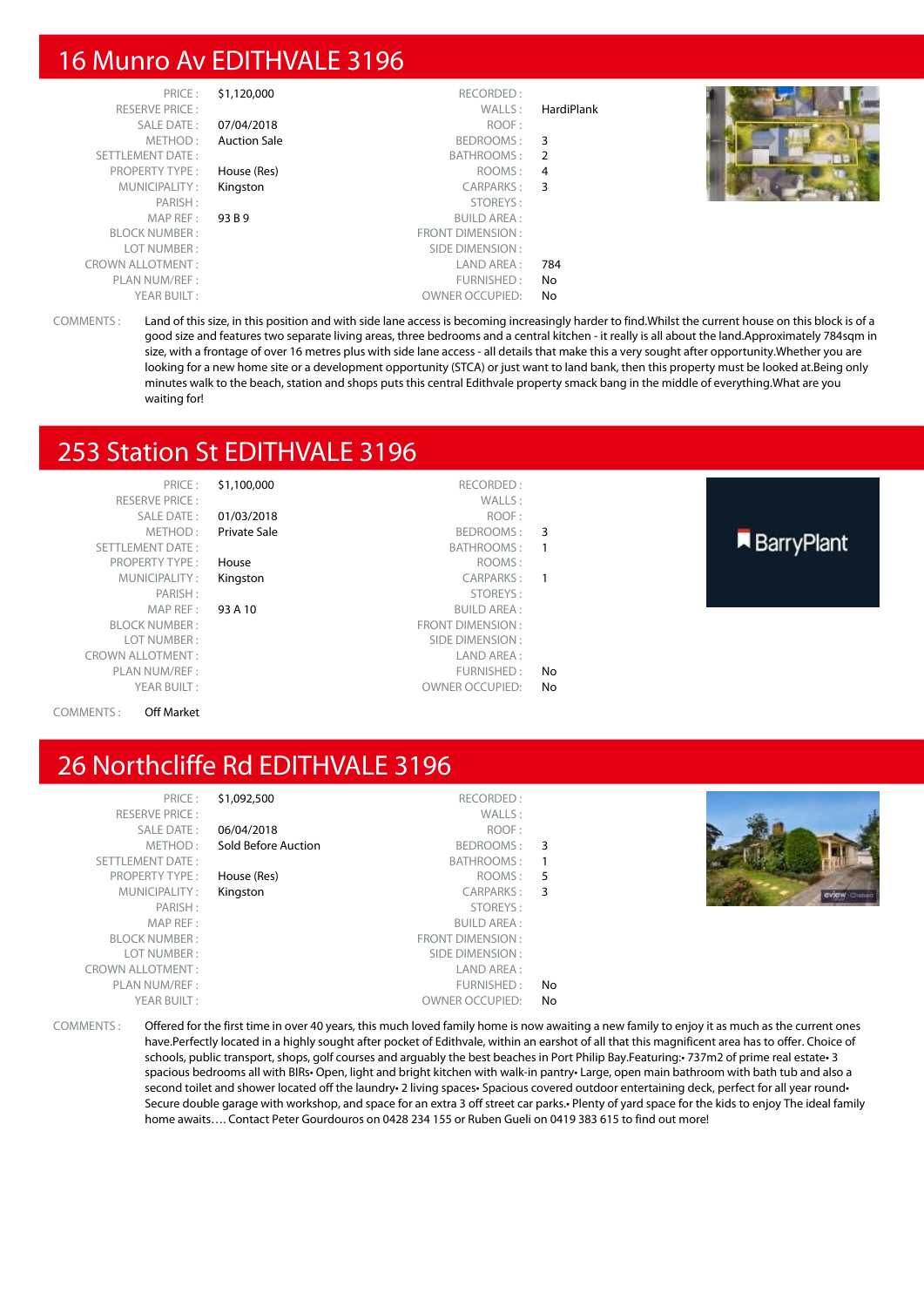# 38 Vincent St EDITHVALE 3196

| PRICE:<br><b>RESERVE PRICE:</b> | \$1,085,000         | RECORDED:<br>WALLS:    | <b>Brick Veneer</b> |  |
|---------------------------------|---------------------|------------------------|---------------------|--|
| SALE DATE:                      | 24/03/2018          | ROOF:                  |                     |  |
| METHOD:                         | <b>Auction Sale</b> | BEDROOMS: 4            |                     |  |
| SETTLEMENT DATE:                |                     | BATHROOMS: 2           |                     |  |
| <b>PROPERTY TYPE:</b>           | House (Res)         | ROOMS:                 |                     |  |
| MUNICIPALITY:                   | Kingston            | CARPARKS: 3            |                     |  |
| PARISH:                         |                     | STOREYS:               |                     |  |
| MAPREF:                         | 93 A 10             | <b>BUILD AREA:</b>     |                     |  |
| <b>BLOCK NUMBER:</b>            |                     | FRONT DIMENSION:       |                     |  |
| LOT NUMBER:                     |                     | SIDE DIMENSION :       |                     |  |
| <b>CROWN ALLOTMENT:</b>         |                     | LAND AREA :            | 757                 |  |
| PLAN NUM/REF :                  |                     | FURNISHED:             | No                  |  |
| YEAR BUILT:                     |                     | <b>OWNER OCCUPIED:</b> | No                  |  |

COMMENTS : This comfortable and classic 4 bedroom cream brick house sits on land of 757m2 (approx) in res zone 2 in an enviable location. This is a perfect multi unit opportunity here in a such a good location only minutes to the beautiful Edithvale beach, train station, childcare, schools and numerous sporting clubs. The existing home could be an easy renovation project which currently offers, 4 bedrooms, 2 bathrooms, a rear sunroom/study, an open plan lounge/dining/Kitchen. polished floorboards, ducted heating and evaporative cooling, large yards to front and rear and a tandem garage behind a sliding front gate. This is why Edithvale prices have soared in recent times, so developers should think of the resale values here in this prized position so close to the beach and station in a quiet no through road . It has just been vacated and was collecting \$500 per week in rent so factor in this return whilst you organise your plans and permits. This really is a fantastic opportunity so don't miss out! ALL ENQUIRIES MUST INCLUDE A CONTACT NUMBER.

# 16 Edithvale Rd EDITHVALE 3196



COMMENTS : Set behind a private high fence, this beautifully maintained endearing family residence on a prime 727m2 approx. with huge rear yard offers endless possibilities for a contemporary renovation, subdivision, new dream home or redevelopment (STCA). Positioned in the heart of Edithvale, enjoy the convenience and fantastic lifestyle choices at your fingertips with the beach, train, school and cafes all within a short stroll! Comprising of a delightful spacious living room, adjoining immaculate kitchen with generous meals area; tucked away down the long central hallway are three decent-sized bedrooms (BIRs), second living/sunroom (potential 4th bedroom), long study/home office plus neat and tidy bathroom with updated vanity plus separate bath and shower. Features incl. brand new roof, Braemar wall heater, a/c, over-sized carport for three vehicles and huge back yard complete with multiple sheds. With so much flexibility and potential, don't miss this rare opportunity in such a prime locale - on offer the first time in over 30 years!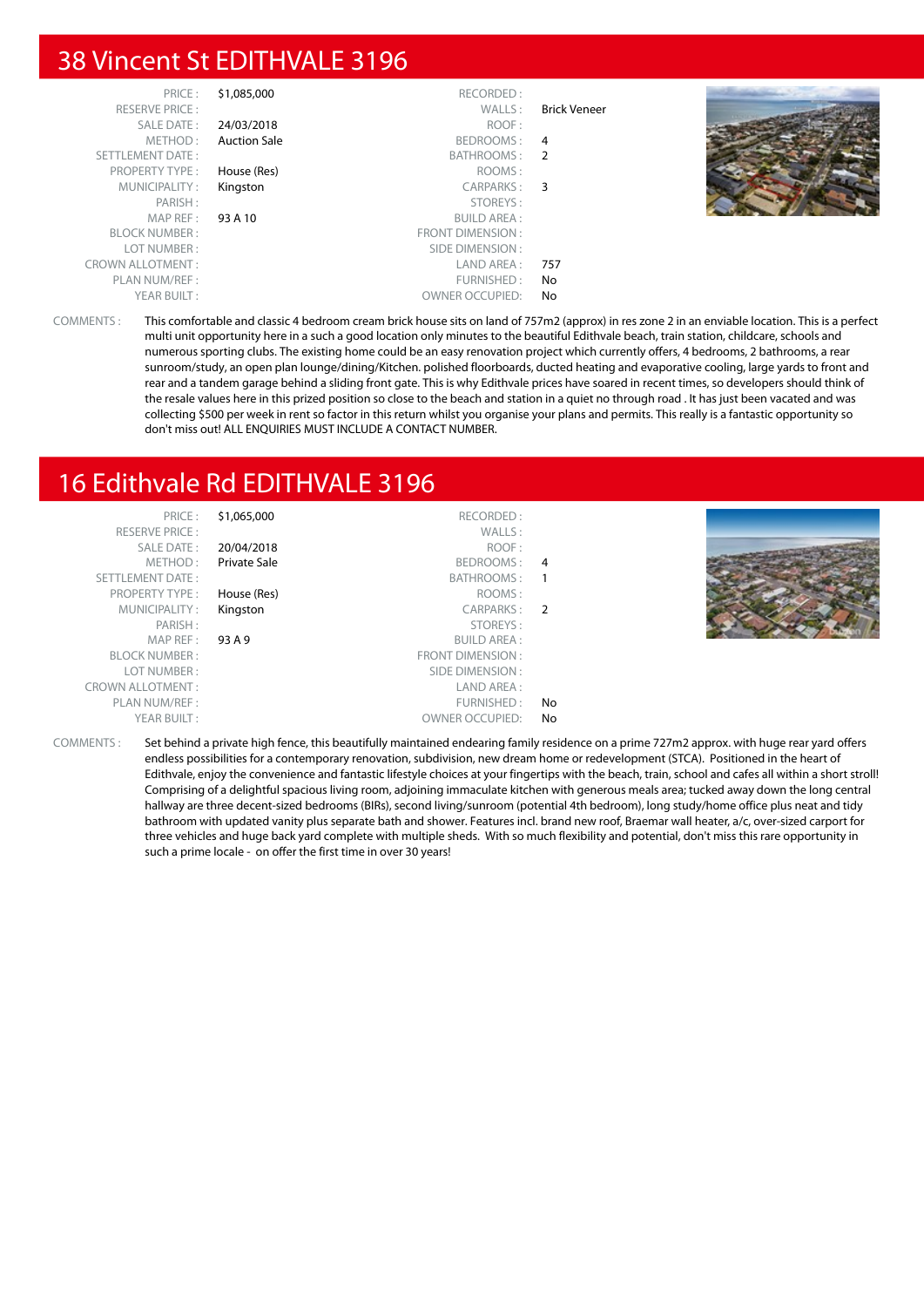#### 60 Berry Av EDITHVALE 3196

| PRICE:                  | \$1,050,000     | RECORDED:               |               |
|-------------------------|-----------------|-------------------------|---------------|
| <b>RESERVE PRICE:</b>   |                 | WALLS:                  |               |
| SALE DATE:              | 16/04/2018      | ROOF:                   |               |
| METHOD:                 | Private Sale    | BEDROOMS:               | 3             |
| <b>SETTLEMENT DATE:</b> |                 | BATHROOMS:              | 2             |
| <b>PROPERTY TYPE:</b>   | Townhouse (Res) | ROOMS:                  |               |
| MUNICIPALITY:           | Kingston        | CARPARKS:               | $\mathcal{P}$ |
| PARISH:                 |                 | STOREYS:                |               |
| MAP REF:                |                 | <b>BUILD AREA:</b>      |               |
| <b>BLOCK NUMBER:</b>    |                 | <b>FRONT DIMENSION:</b> |               |
| LOT NUMBER:             |                 | SIDE DIMENSION:         |               |
| <b>CROWN ALLOTMENT:</b> |                 | LAND AREA:              |               |
| PLAN NUM/REF:           |                 | FURNISHED:              | No            |
| YEAR BUILT:             |                 | <b>OWNER OCCUPIED:</b>  | No            |



COMMENTS : Superbly designed for effortless living, this luxury two-storey residence offers exceptional lifestyle appeal moments to Edithvale Village and the beach. Downstairs, spacious open-plan living and an outstanding gourmet kitchen equipped with sleek custom cabinetry, Smeg pyrolytic double oven, 5-burner gas cook top and Miele d/washer exude modern style; add in seamless indoor-outdoor connections onto a choice of alfresco zones - entertaining is a breeze! Completing this stylish lower level is a gorgeous master bedroom featuring walk through robe, luxe en-suite and sliding doors onto the private garden, discreet Euro laundry and powder room. Upstairs is the perfect kids retreat with a large additional living space plus study zone; two generous bedrooms (BIRs, one with walk in robe) and exquisite bathroom with freestanding bath, separate shower & double vanity. Beautifully appointed with polished Tasmanian Oak floorboards, Caesarstone benchtops, surround sound, zoned heating/cooling, keypad/keycard entry, online security system, double auto garage (internal entry) & landscaped gardens. Walk to shops, cafes, schools, train and the beach.

FRONT DIMENSION :

# 17 Bridges Av EDITHVALE 3196

PRICE : \$1,025,000 RECORDED : RESERVE PRICE : WALLS : SETTLEMENT DATE : BATHROOMS : PROPERTY TYPE : **House (Res)** ROOMS : MUNICIPALITY : **Kingston CARPARKS** : MAP REF : **93 C 10** BUILD AREA :<br>BLOCK NUMBER : **62 C 10** BUILD AREA : **FRONT DIMENSION** : LOT NUMBER : 342 SIDE DIMENSION :<br>
VALLOTMENT : SALLOTMENT : SALLOTMENT : SALLOTMENT : SALLOTMENT : SALLOTMENT : SALLOTMENT : SALLOTMENT : SALLO CROWN ALLOTMENT : LAND AREA : 697 PLAN NUM/REF : LP006832 FURNISHED : YEAR BUILT : OWNER OCCUPIED: No

SALE DATE : 06/03/2018 ROOF : METHOD : Sale BEDROOMS : 3 PARISH : **Lyndhurst** STOREYS :<br>
MAP RFF : **93 C 10** SUILD AREA :

#### COMMENTS :

#### 2/70 Rae Av EDITHVALE 3196

|               | \$1,000,000<br>RECORDED:  | PRICE:                  |
|---------------|---------------------------|-------------------------|
|               | WALLS:                    | <b>RESERVE PRICE:</b>   |
|               | 08/05/2018<br>ROOF:       | <b>SALE DATE:</b>       |
| 3             | Private Sale<br>BEDROOMS: | METHOD:                 |
| $\mathcal{P}$ | <b>BATHROOMS:</b>         | <b>SETTLEMENT DATE:</b> |
| 4             | ROOMS:<br>House           | <b>PROPERTY TYPE:</b>   |
| $\mathcal{P}$ | CARPARKS:<br>Kingston     | MUNICIPALITY:           |
|               | STOREYS:                  | PARISH:                 |
|               | <b>BUILD AREA:</b>        | MAP REF:                |
|               | <b>FRONT DIMENSION:</b>   | <b>BLOCK NUMBER:</b>    |
|               | SIDE DIMENSION:           | LOT NUMBER:             |
|               | LAND AREA:                | <b>CROWN ALLOTMENT:</b> |
| No            | FURNISHED:                | PLAN NUM/REF :          |
| No            | <b>OWNER OCCUPIED:</b>    | YEAR BUILT:             |

|  |  | COMMENTS : |  |  |
|--|--|------------|--|--|
|  |  |            |  |  |

Escape the daily grind and head home to this stunning brand new 3-bedroom double story home, just moments to beautiful Edithvale beach, schools, shops and station. Tucked away at the rear of just two, this beautifully presented home boasts a 6 Star energy rating and has been finished to the highest standard throughout. It features fabulous light-filled spaces both inside and out - upon entry, warm hardwood floors flow seamlessly to the sundrenched rear living and dining zone plus gourmet chef's kitchen with luxe stone bench tops and quality stainless steel appliances. A ground floor bedroom and stylish adjacent bathroom create the perfect guest accommodation, or even an alternative downstairs master if desired. Upstairs are two more queen-sized bedrooms, including the elegant master domain complete with oversized dressing room and sparkling ensuite, plus a spacious lounge area and powder room. Awash with premium fittings and fixtures, the home also includes double glazing, large laundry with convenient rear access, ample under-stair storage or possible study nook, ducted heating, air-conditioning, water tank, double auto garage and landscaped outdoor spaces with fabulous decked alfresco dining area.Brand new and ready to move into, this is a wonderful opportunity in a truly golden location.

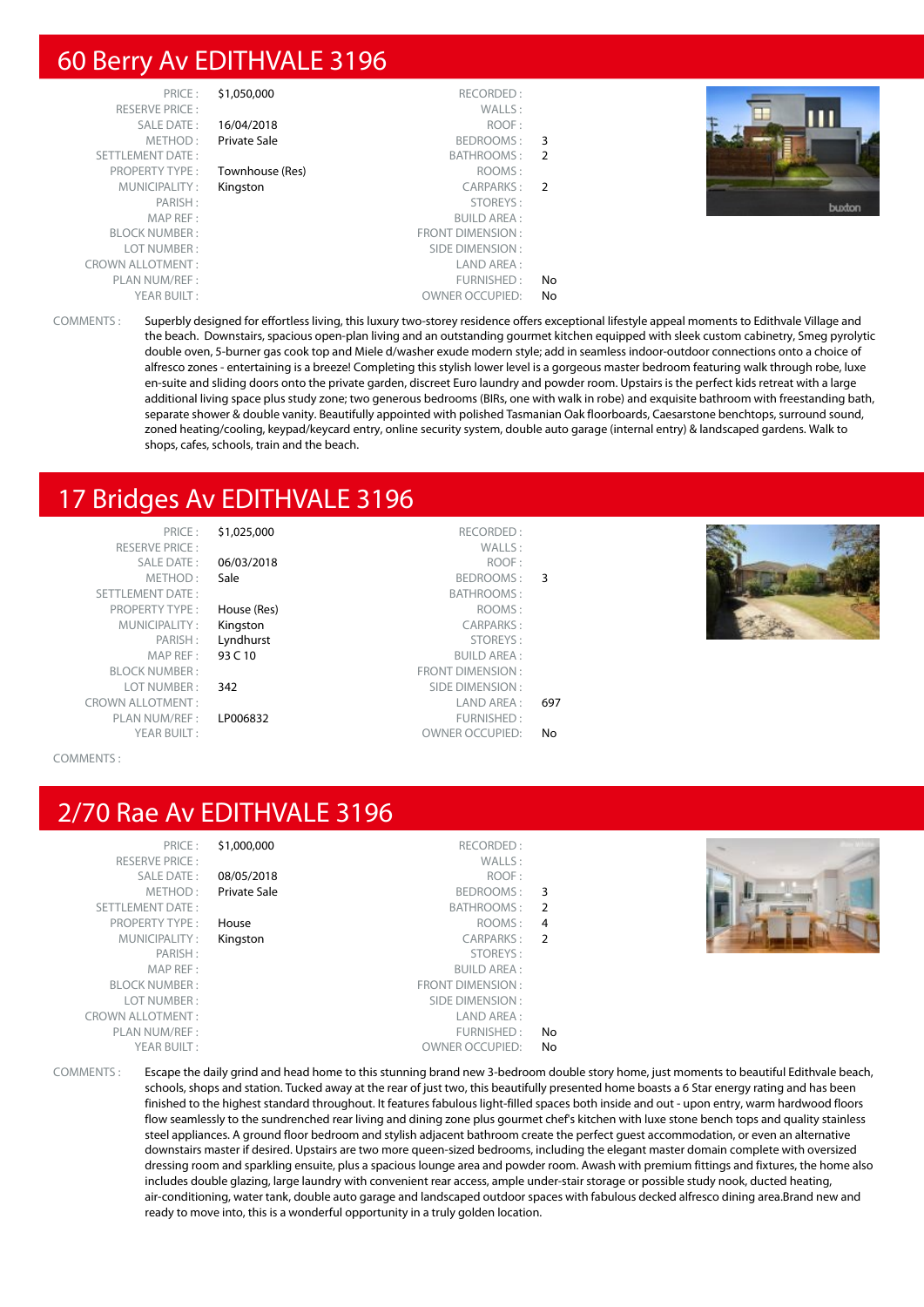#### 11 Berry Av EDITHVALE 3196

| PRICE:                  | \$942,000           | RECORDED:              |                |  |
|-------------------------|---------------------|------------------------|----------------|--|
| RESERVE PRICE:          |                     | WALLS:                 |                |  |
| <b>SALE DATE:</b>       | 14/04/2018          | ROOF:                  |                |  |
| METHOD:                 | <b>Auction Sale</b> | BEDROOMS:              | $\overline{3}$ |  |
| SETTLEMENT DATE:        |                     | BATHROOMS:             |                |  |
| <b>PROPERTY TYPE:</b>   | House (Res)         | ROOMS:                 |                |  |
| MUNICIPALITY:           | Kingston            | CARPARKS:              | - 2            |  |
| PARISH:                 |                     | STOREYS:               |                |  |
| MAPREF:                 | 93 A 11             | <b>BUILD AREA:</b>     |                |  |
| <b>BLOCK NUMBER:</b>    |                     | FRONT DIMENSION :      | $\Omega$       |  |
| LOT NUMBER:             |                     | SIDE DIMENSION :       |                |  |
| <b>CROWN ALLOTMENT:</b> |                     | LAND AREA :            | 482            |  |
| PLAN NUM/REF :          |                     | FURNISHED:             | No             |  |
| YEAR BUILT:             |                     | <b>OWNER OCCUPIED:</b> | No             |  |

COMMENTS : Full of character with stylish modern touches, this charming family home has been fully renovated to the highest standard and is only a short stroll to the beautiful Edithvale beach! - Upon entry you will be welcomed into the spacious formal lounge room, complete with a beautiful ornate fireplace and high ceilings with detailed cornices. - Light-filled kitchen with stone benchtops, Smeg stainless-steel appliances, dishwasher and double sink, opening out to the split-level dining area/second living area. - Fully-renovated main bathroom with euro-laundry, floor-to-ceiling tiles, floating vanity and plenty of storage space. - Three spacious bedrooms; master with split-system and built-in wardrobes. Large undercover entertaining area and spacious backyard, complete with landscaped gardens. - The property is complete with hardwood floors, ducted heating throughout, plus a single lock-up garage and space for an extra car. Take advantage of this rare opportunity in the heart of Edithvale; only minutes to Edithvale Station, shops, schools & the beach! Perfect for a family, professional couple or savvy investor looking for a great addition to their portfolio. \* PHOTO I.D IS REQUIRED AT ALL OPEN FOR INSPECTIONS \*

# 20b Vincent St EDITHVALE 3196

| PRICE:                  | \$885,000           | RECORDED:              |     |  |
|-------------------------|---------------------|------------------------|-----|--|
| <b>RESERVE PRICE:</b>   |                     | WALLS:                 |     |  |
| <b>SALE DATE:</b>       | 23/03/2018          | ROOF:                  |     |  |
| METHOD:                 | <b>Private Sale</b> | BEDROOMS: 3            |     |  |
| SETTLEMENT DATE:        | 09/05/2018          | BATHROOMS: 2           |     |  |
| <b>PROPERTY TYPE:</b>   | Townhouse (Single)  | ROOMS:                 |     |  |
| MUNICIPALITY:           | Kingston            | CARPARKS: 2            |     |  |
| PARISH:                 | Lyndhurst           | STOREYS:               |     |  |
| MAP REF:                |                     | <b>BUILD AREA:</b>     |     |  |
| <b>BLOCK NUMBER:</b>    |                     | FRONT DIMENSION : 0    |     |  |
| LOT NUMBER :            | $\overline{2}$      | SIDE DIMENSION :       |     |  |
| <b>CROWN ALLOTMENT:</b> |                     | LAND AREA:             |     |  |
| PLAN NUM/REF:           | PS801522            | FURNISHED:             | No. |  |
| YEAR BUILT:             |                     | <b>OWNER OCCUPIED:</b> | Yes |  |

COMMENTS : Come home to this stylish new property; with a striking glazed-brick facade, functional floorplan, private entertaining courtyard and two separate living areas - enjoy easy, low-maintenance living! Conveniently situated amongst all that Edithvale has to offer; walk to the station, shops, schools and the beautiful Edithvale beach. Features of the home include: - Well-designed for easy living, with the master bedroom located downstairs; featuring split-system, large walk-in wardrobe and full ensuite. - Spacious kitchen with 40mm Caesarstone benchtops, Bosch stainless-steel appliances and breakfast bar, looking out over the open-plan living and dining area onto the private alfresco deck and courtyard. - Full laundry with separate toilet. - Upstairs living/kids retreat, with access to two further bedrooms with split-systems and mirrored built-in wardrobes. - Main bathroom with bath, floating vanity and heat lamps. - Bamboo flooring throughout ground floor living area, with premium carpet in bedrooms, high ceilings and split-systems throughout. - Single garage with shopper's entry & sideway access plus garden shed. Ideal for families, downsizers and investors alike; take advantage of the opportunity to secure yourself a slice of this highly sought-after area. \* PHOTO I.D IS REQUIRED AT ALL OPEN FOR INSPECTIONS \*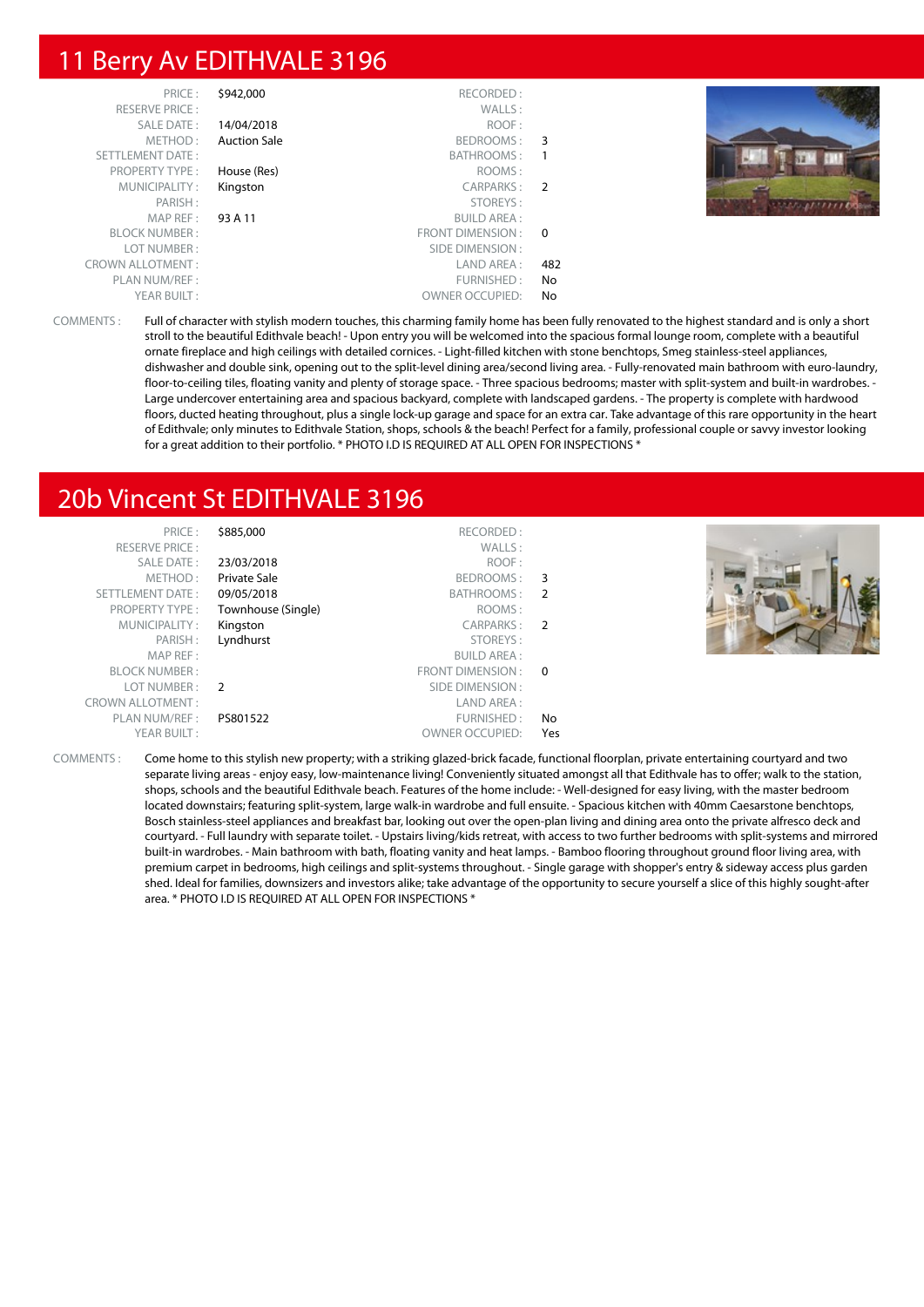## 6 Fowler St CHELSEA 3196

| PRICE:                  | \$885,000           | RECORDED:              |    |  |
|-------------------------|---------------------|------------------------|----|--|
| <b>RESERVE PRICE:</b>   |                     | WALLS:                 |    |  |
| SALE DATE:              | 26/05/2018          | ROOF:                  |    |  |
| METHOD:                 | <b>Auction Sale</b> | BEDROOMS:              | -3 |  |
| SETTLEMENT DATE:        |                     | <b>BATHROOMS:</b>      | 1  |  |
| <b>PROPERTY TYPE:</b>   | House               | ROOMS:                 | 4  |  |
| MUNICIPALITY:           | Kingston            | CARPARKS:              | 2  |  |
| PARISH:                 |                     | STOREYS:               |    |  |
| MAP REF:                |                     | <b>BUILD AREA:</b>     |    |  |
| <b>BLOCK NUMBER:</b>    |                     | FRONT DIMENSION:       |    |  |
| LOT NUMBER:             |                     | SIDE DIMENSION:        |    |  |
| <b>CROWN ALLOTMENT:</b> |                     | LAND AREA:             |    |  |
| PLAN NUM/REF :          |                     | FURNISHED:             | No |  |
| YEAR BUILT:             |                     | <b>OWNER OCCUPIED:</b> | No |  |
|                         |                     |                        |    |  |



COMMENTS : Set on a generous 613 sqm (approx) parcel of land, this unique property oozes street appeal and offers instant comfort with potential for its new owner to update, renovate or subdivide (STCA) and add significant value in this prized Chelsea locale. With its traditional picket fence and well maintained gardens, this picture perfect weatherboard and brick home has so much to offer. In a central and convenient location yet set back to offer the perfect balance of tranquillity and privacy, simply step through the front gate and leave the hustle and bustle behind, in a home that has been well cared for throughout its life. Upon entry the home offers a character filled lounge with high ceilings and gas heater, perfect for keeping warm in the cooler months, as well as the added bonus of a split system to provide year round comfort. This flows perfectly onto the formal dining zone and spacious open plan kitchen with gas upright stove and dishwasher as well as plenty of bench and storage space.Zoned separately are the three bedrooms flooded with natural light, all of which are generous in size and include built-in wardrobes and are serviced by the traditional family bathroom which includes a separate bath and shower.What is undoubtably the highlight of this zone, are the picturesque views out to the garden, complete with lemon tree, paved entertainment area and an expansive lawn. Wrapping up this potential filled package is the bonus of a single lock up garage with workshop space, a single carport, additional off-street parking, auto outdoor blinds, a separate laundry, toilet and storage shed. Just moments to the stunning Chelsea beach and station and with the convenience of local shops, schools, cafes, parks and public transport links close by, this character filled family home is sure to tick all of your boxes, offering not only a rare bayside lifestyle but also so much potential; the opportunities are truly endless.

# 46 Hughes Av EDITHVALE 3196

| PRICE:                  | \$880,000           | RECORDED:              |     |  |
|-------------------------|---------------------|------------------------|-----|--|
| <b>RESERVE PRICE:</b>   |                     | WALLS:                 |     |  |
| SALE DATE:              | 03/03/2018          | ROOF:                  |     |  |
| METHOD:                 | <b>Auction Sale</b> | BEDROOMS: 3            |     |  |
| SETTLEMENT DATE:        | 04/05/2018          | BATHROOMS :            | - 2 |  |
| <b>PROPERTY TYPE:</b>   | House (Res)         | ROOMS:                 | 4   |  |
| MUNICIPALITY:           | Kingston            | CARPARKS:              | 3   |  |
| PARISH:                 | Lyndhurst           | STOREYS:               |     |  |
| MAP REF :               | 93 C 10             | <b>BUILD AREA:</b>     |     |  |
| <b>BLOCK NUMBER:</b>    |                     | FRONT DIMENSION :      |     |  |
| LOT NUMBER:             | - 1                 | SIDE DIMENSION :       |     |  |
| <b>CROWN ALLOTMENT:</b> |                     | LAND AREA :            | 615 |  |
| PLAN NUM/REF :          | TP582465            | FURNISHED:             | No  |  |
| YEAR BUILT:             |                     | <b>OWNER OCCUPIED:</b> | Yes |  |
|                         |                     |                        |     |  |

COMMENTS : This home is set in a highly sought after location and has so much to offer.The living areas are generous in size and comprise of a separate lounge, a nice sized family area and a galley style timber kitchen.There are three good sized bedrooms, the master with ensuite, absolutely loads of storage and a private front yard as well as a rear yard with a covered BBQ area. Complimenting this a workshop shed and a large garage, as well as a double carport.All this with the station, beach, sporting fields, parks, wetlands, bike tracks and school close by.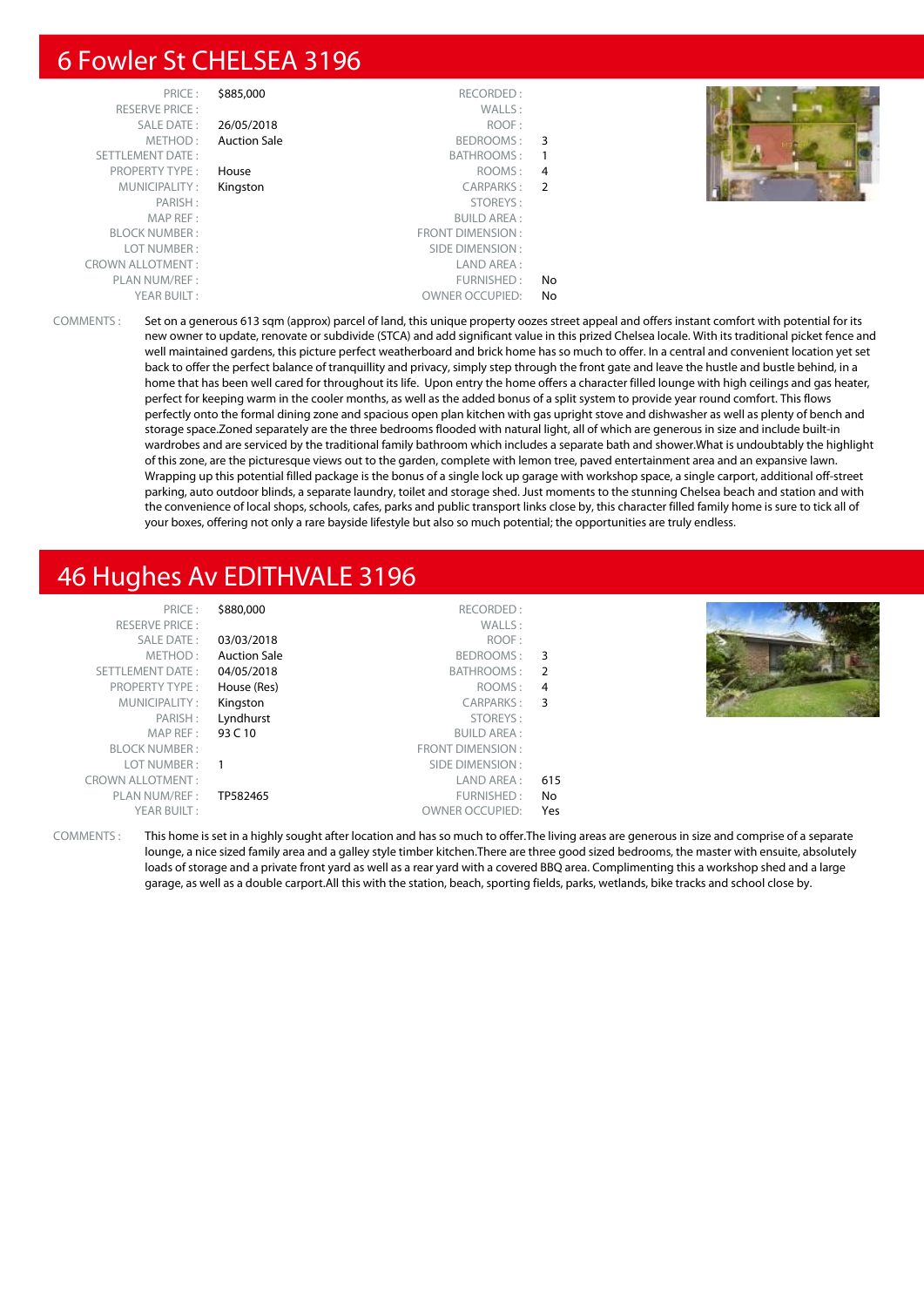# 21 Mulkarra Dr CHELSEA 3196

| PRICE:<br><b>RESERVE PRICE:</b> | \$875,000           | RECORDED:<br>WALLS:    |     |  |
|---------------------------------|---------------------|------------------------|-----|--|
| SALE DATE:                      | 17/04/2018          | ROOF:                  |     |  |
| METHOD:                         | <b>Private Sale</b> | BEDROOMS:              | 3   |  |
| SETTLEMENT DATE:                |                     | BATHROOMS:             |     |  |
| <b>PROPERTY TYPE:</b>           | House               | ROOMS:                 | 5   |  |
| MUNICIPALITY:                   | Kingston            | CARPARKS:              | 4   |  |
| PARISH:                         |                     | STOREYS:               |     |  |
| MAP REF:                        | 93 D 11             | <b>BUILD AREA:</b>     |     |  |
| <b>BLOCK NUMBER:</b>            |                     | FRONT DIMENSION:       |     |  |
| LOT NUMBER:                     |                     | SIDE DIMENSION:        |     |  |
| <b>CROWN ALLOTMENT:</b>         |                     | LAND AREA :            | 550 |  |
| PLAN NUM/REF:                   |                     | FURNISHED:             | No  |  |
| YEAR BUILT:                     |                     | <b>OWNER OCCUPIED:</b> | No  |  |



COMMENTS : Peacefully positioned within a stones throw to Bicentennial Park, this stylishly renovated 3 bedroom home plus study nook is the perfect opportunity for those seeking a well-located family home with nothing to do but move in and enjoy!Featuring: - 3 generous bedroomsdesigner kitchen featuring 900mm stainless steel cooktop, oven and dishwasher with luxe stone bench tops and loads of storage!- French doors opening into a covered outdoor alfresco terrace for year round entertaining- immaculate bathroom with separate shower and bath with quality fixtures and finishes- separate spacious laundry - ducted heating and evaporative cooling throughout- off street parking for 4 carsprivate and secure with plenty of room for the kids to roam in either the spacious front or rear yards- 5000 litre water tank to keep up with your sustainable healthy vegetable garden With everything families could need - choice of schools, public transport, shops, our magnificent beaches and as mentioned before the ultimate family haven - Bicentennial Park, don't miss this opportunity to secure your forever home.

# 3/77 Northcliffe Rd EDITHVALE 3196

| PRICE:<br><b>RESERVE PRICE:</b> | \$872,000           | RECORDED:<br>WALLS:    | <b>Brick Veneer</b> |  |
|---------------------------------|---------------------|------------------------|---------------------|--|
| SALE DATE:                      | 03/03/2018          | ROOF:                  |                     |  |
| METHOD:                         | <b>Auction Sale</b> | BEDROOMS:              | 3                   |  |
| <b>SETTLEMENT DATE:</b>         |                     | BATHROOMS: 2           |                     |  |
| <b>PROPERTY TYPE:</b>           | Unit                | ROOMS:                 |                     |  |
| MUNICIPALITY:                   | Kingston            | CARPARKS: 2            |                     |  |
| PARISH:                         |                     | STOREYS:               |                     |  |
| MAP REF:                        |                     | <b>BUILD AREA:</b>     |                     |  |
| <b>BLOCK NUMBER:</b>            |                     | FRONT DIMENSION : 0    |                     |  |
| LOT NUMBER:                     |                     | SIDE DIMENSION :       |                     |  |
| <b>CROWN ALLOTMENT:</b>         |                     | LAND AREA :            |                     |  |
| PLAN NUM/REF:                   |                     | FURNISHED:             | No                  |  |
| YEAR BUILT:                     |                     | <b>OWNER OCCUPIED:</b> | No                  |  |

COMMENTS : Enjoy a peaceful lifestyle in this spacious brick unit, without compromising on location! Minutes to shops, schools, transport and the main attraction Edithvale Beach! - Upon entry, you are welcomed by a large open-plan living and dining area with split system & storage cupboards. Adjoining is the kitchen, featuring a large island benchtop, breakfast bar, stainless-steel appliances & plenty of cupboard space. - Spacious master bedroom with walk-in wardrobe and ensuite, plus further two bedrooms with built-in wardrobes. Main bathroom with bath, plus full laundry & double lock-up garage. - Outside, you will find a large undercover entertaining area and low-maintenance yard for the pets. Whether you are a downsizer, small family or investor - this property is appealing to many! Investors, seize the opportunity to secure yourself a great addition to your portfolio; with estimated rental income being \$480-\$500p/w. \* PHOTO I.D REQUIRED AT ALL OPEN FOR INSPECTIONS \*

# 2/80 Keith Av EDITHVALE 3196

| PRICE:                  | \$850,000      | RECORDED:              |     |  |
|-------------------------|----------------|------------------------|-----|--|
| <b>RESERVE PRICE:</b>   |                | WALLS:                 |     |  |
| <b>SALE DATE:</b>       | 10/03/2018     | ROOF:                  |     |  |
| METHOD:                 | Sale           | BEDROOMS:              | -3  |  |
| SETTLEMENT DATE:        | 21/05/2018     | BATHROOMS:             |     |  |
| <b>PROPERTY TYPE:</b>   | House (Res)    | ROOMS:                 |     |  |
| MUNICIPALITY:           | Kingston       | <b>CARPARKS:</b>       |     |  |
| PARISH:                 | Lyndhurst      | STOREYS:               |     |  |
| MAP REF:                |                | <b>BUILD AREA:</b>     |     |  |
| <b>BLOCK NUMBER:</b>    |                | FRONT DIMENSION:       |     |  |
| LOT NUMBER:             | $\overline{2}$ | SIDE DIMENSION:        |     |  |
| <b>CROWN ALLOTMENT:</b> |                | LAND AREA :            | 215 |  |
| PLAN NUM/REF:           | PS808132       | FURNISHED:             |     |  |
| YEAR BUILT:             |                | <b>OWNER OCCUPIED:</b> | Yes |  |



COMMENTS :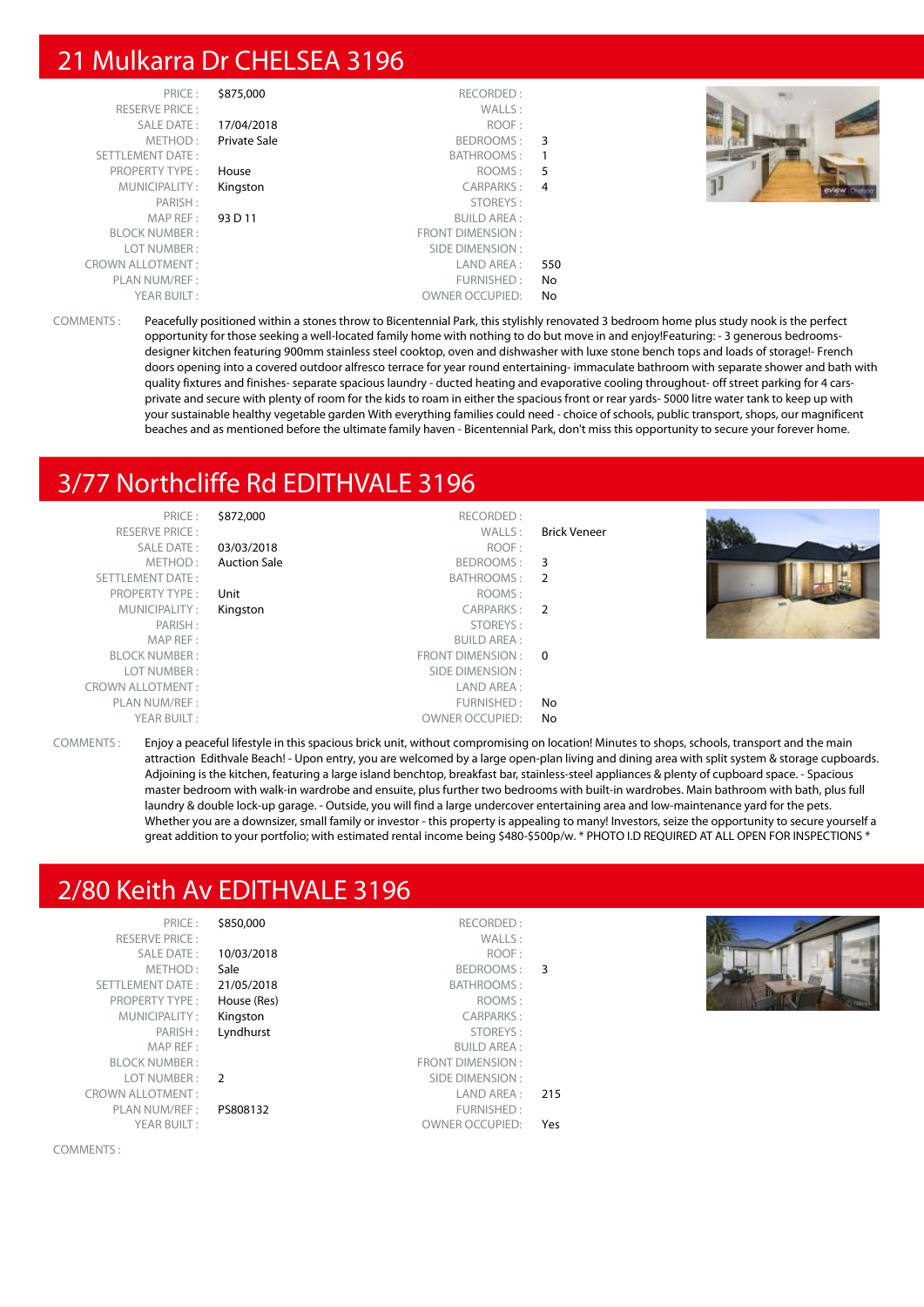# 70 Hughes Av CHELSEA 3196

| PRICE:                  | \$832,500           | RECORDED:              |                |  |
|-------------------------|---------------------|------------------------|----------------|--|
| <b>RESERVE PRICE:</b>   |                     | WALLS:                 |                |  |
| SALE DATE:              | 07/03/2018          | ROOF:                  |                |  |
| METHOD:                 | <b>Private Sale</b> | BEDROOMS:              | -3             |  |
| SETTLEMENT DATE:        | 13/04/2018          | BATHROOMS:             | 2              |  |
| <b>PROPERTY TYPE:</b>   | House               | ROOMS:                 |                |  |
| MUNICIPALITY:           | Kingston            | CARPARKS:              | $\overline{0}$ |  |
| PARISH:                 | Lyndhurst           | STOREYS:               |                |  |
| MAP REF:                | 93 D 10             | <b>BUILD AREA:</b>     |                |  |
| <b>BLOCK NUMBER:</b>    |                     | FRONT DIMENSION :      | - 0            |  |
| LOT NUMBER:             |                     | SIDE DIMENSION :       |                |  |
| <b>CROWN ALLOTMENT:</b> |                     | LAND AREA:             | 544            |  |
| PLAN NUM/REF :          | TP586194            | FURNISHED:             | No             |  |
| YEAR BUILT:             |                     | <b>OWNER OCCUPIED:</b> | Yes            |  |

COMMENTS : This quality brick home is sitting on a generous 544sqm block, and is the perfect secure and private family home! Enjoy the spacious property as is or add your own personal touch. Features of the home include: - Spacious front yard complete with landscaped garden, paved courtyard and private front fence with electric gate. Double carport with space to park an additional two cars. - Kitchen with breakfast bar, timber benchtops, Bosch oven, electric cooktop and plenty of cupboard space. - Two living areas, including large open-plan living and dining room and front lounge room. - Master bedroom featuring large built-in wardrobe and ceiling fan, plus ensuite with heat lamps and heated towel rail. - Further two bedrooms with built-in wardrobes and ceiling fans. - Main bathroom with heated towel rail, shower & bath combination, shelving and separate toilet. - Large backyard with garden shed and water tank. - Ducted heating, evaporative cooling and aluminium windows throughout, plus alarm system and CrimSafe security door. This lovely home is well-positioned to enjoy all that Chelsea has to offer, including Hughes Avenue Reserve, Edithvale Primary School, and of course Chelsea Station & Beach! Perfect as a family home or even your next investment opportunity. \* PHOTO I.D IS REQUIRED AT ALL OPEN FOR INSPECTIONS \*

# 2/66 Lochiel Av EDITHVALE 3196

RESERVE PRICE : SALE DATE : 05/05/ SETTLEMENT DATE: PROPERTY TYPE : Unit MUNICIPALITY : Kingsto MAP REF : 93 A 8 **BLOCK NUMBER:** LOT NUMBER: CROWN ALLOTMENT : PLAN NUM/REF : YEAR BUILT:

|                | RECORDED:               | \$801,000           | PRICE:            |
|----------------|-------------------------|---------------------|-------------------|
|                | WALLS:                  |                     | $NFE$ PRICE :     |
|                | ROOF:                   | 05/05/2018          | ALE DATE :        |
| $\overline{2}$ | BEDROOMS:               | <b>Auction Sale</b> | METHOD:           |
| 1              | BATHROOMS:              |                     | $ENT$ DATE :      |
|                | ROOMS:                  | Unit                | RTY TYPE :        |
| 1              | CARPARKS:               | Kingston            | <b>ICIPALITY:</b> |
|                | STOREYS:                |                     | PARISH:           |
|                | <b>BUILD AREA:</b>      | 93 A 8              | MAP REF:          |
|                | <b>FRONT DIMENSION:</b> |                     | NUMBER:           |
|                | SIDE DIMENSION:         |                     | NUMBER:           |
|                | LAND AREA :             |                     | OTMENT:           |
| No             | FURNISHED:              |                     | NUM/REF :         |
| No             | <b>OWNER OCCUPIED:</b>  |                     | AR BUILT:         |
|                |                         |                     |                   |



COMMENTS : Privately nestled to the rear of just two, this contemporary LOWE designed 2-bedroom residence offers an easy lock and leave lifestyle in a premium leafy pocket just metres to Regent Park and 700m approx. to stunning Edithvale beach. Luxuriously finished throughout and cleverly designed with vaulted high ceilings and an emphasis on indoor-outdoor connections maximising a sense of space and light; enjoy the gourmet Blanco kitchen with long breakfast bench overlooking stylish sun filled open-plan living and dining extending out to a private, beautifully landscaped alfresco entertainer's deck. Tucked away is a large master bedroom with a wall of floor-ceiling BIRs, sliding doors to the deck and dual-access central bathroom (separate bath and shower) plus serene second bedroom with built in robes. Complemented by timber flooring, brand new carpet in bedrooms, split systems, oversized single auto garage, OSP plus additional low-maintenance landscaped rear courtyard. Conveniently located, walk to Edithvale Village, train, schools and the beach. Moments to Rossdale Golf Club and reserves.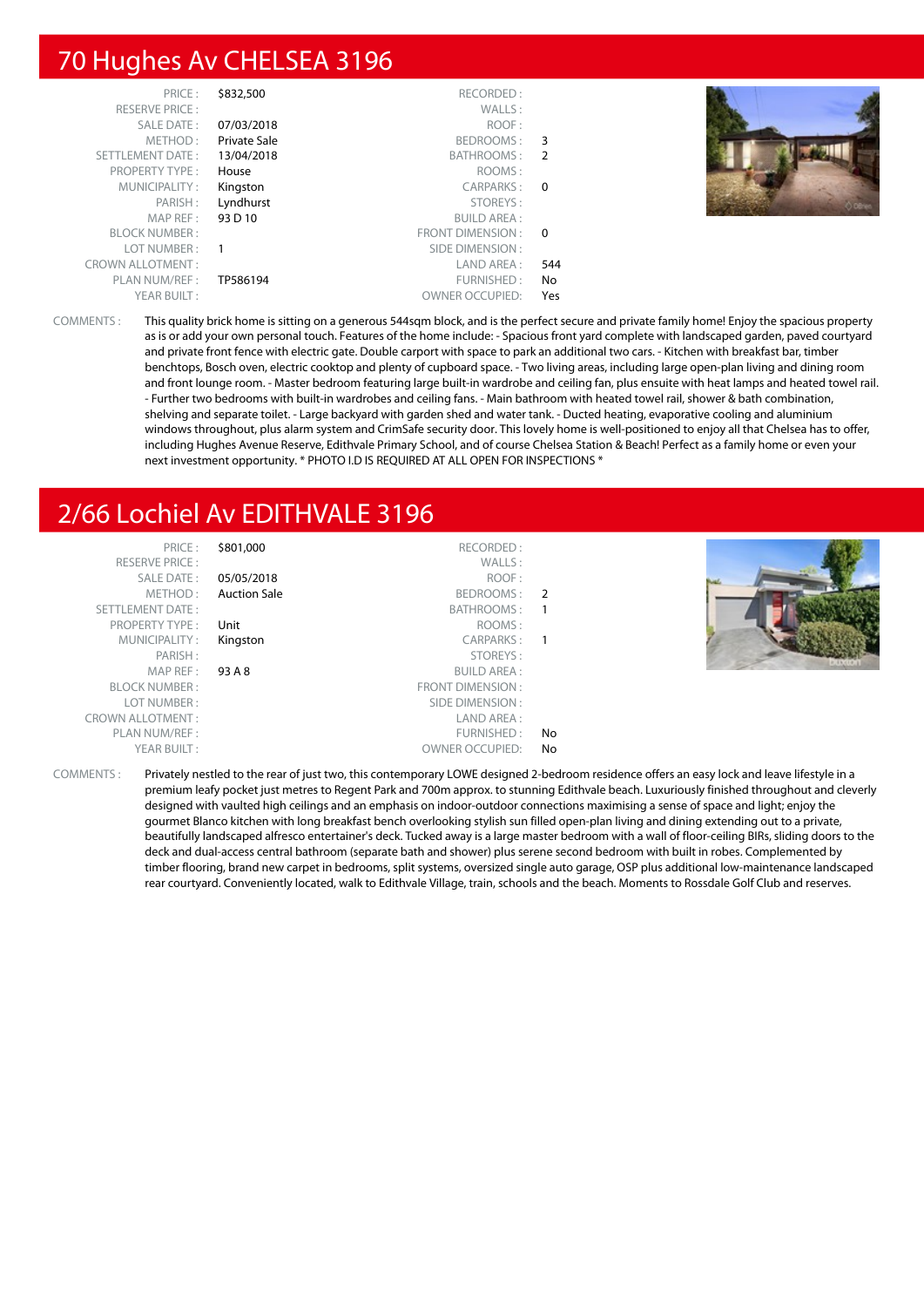# 3/18 Glenola Rd CHELSEA 3196

| PRICE:                  | \$800,000           | RECORDED:               |                     |
|-------------------------|---------------------|-------------------------|---------------------|
| <b>RESERVE PRICE:</b>   |                     | WALLS:                  | <b>Brick Veneer</b> |
| <b>SALE DATE:</b>       | 23/03/2018          | ROOF:                   |                     |
| METHOD:                 | Sold Before Auction | BEDROOMS:               | 3                   |
| <b>SETTLEMENT DATE:</b> |                     | BATHROOMS:              | 2                   |
| <b>PROPERTY TYPE:</b>   | House (Res)         | ROOMS:                  | 4                   |
| MUNICIPALITY:           | Kingston            | CARPARKS:               | $\mathcal{P}$       |
| PARISH:                 |                     | STOREYS:                |                     |
| MAP REF:                | 97 C 2              | <b>BUILD AREA:</b>      |                     |
| <b>BLOCK NUMBER:</b>    |                     | <b>FRONT DIMENSION:</b> |                     |
| LOT NUMBER:             |                     | SIDE DIMENSION :        |                     |
| <b>CROWN ALLOTMENT:</b> |                     | LAND AREA :             |                     |
| PLAN NUM/REF:           |                     | FURNISHED:              | No                  |
| YEAR BUILT:             |                     | <b>OWNER OCCUPIED:</b>  | No                  |



COMMENTS : Imagine lazy days at beautiful Chelsea beach followed by quiet evenings relaxing within your own tranquil oasis just moments from the shore. This private, single-level unit provides the perfect setting from which to make those dreams a reality.Peacefully positioned at the rear of a quiet group of just three, this impeccably presented home comprises three double-sized bedrooms, including a master with built-in robes and sparkling ensuite, plus a warm and welcoming living and dining zone which spills out to a sheltered alfresco patio and generous, child-friendly gardens. Well located for both indoor and outdoor entertaining, the smartly appointed granite kitchen showcases quality stainless steel appliances - its breakfast bar providing plenty of room for casual family dinners or relaxed get-togethers with friends.A stylish family bathroom with separate WC plus large laundry with storage and convenient rear access conclude the accommodation, whilst ducted vacuum and heating, split system cooling, security alarm, warm polished floors and double garage wrap up an extremely appealing package.On one of Chelsea's most prized boulevards, this immaculate easy-care home is just metres to Chelsea Primary School, St Joseph's School and Chelsea Kindergarten, and is within easy reach of shops, public transport, parks and the beach.

# 101a Rae Av EDITHVALE 3196

| PRICE:<br><b>RESERVE PRICE:</b><br>SALE DATE:<br>METHOD:<br>SETTLEMENT DATE:<br><b>PROPERTY TYPE:</b><br>MUNICIPALITY:<br>PARISH:<br>MAP REF :<br><b>BLOCK NUMBER:</b><br>LOT NUMBER:<br><b>CROWN ALLOTMENT:</b><br>PLAN NUM/REF :<br>YEAR BUILT: | \$790,000<br>10/05/2018<br><b>Private Sale</b><br>House<br>Kingston<br>93 B 8 | RECORDED:<br>WALLS:<br>ROOF:<br>BEDROOMS: 3<br>BATHROOMS:<br>ROOMS:<br>CARPARKS:<br>STOREYS:<br><b>BUILD AREA:</b><br>FRONT DIMENSION:<br>SIDE DIMENSION :<br>LAND AREA :<br>FURNISHED :<br><b>OWNER OCCUPIED:</b> | $\overline{2}$<br>No<br>No |  |
|---------------------------------------------------------------------------------------------------------------------------------------------------------------------------------------------------------------------------------------------------|-------------------------------------------------------------------------------|--------------------------------------------------------------------------------------------------------------------------------------------------------------------------------------------------------------------|----------------------------|--|
|---------------------------------------------------------------------------------------------------------------------------------------------------------------------------------------------------------------------------------------------------|-------------------------------------------------------------------------------|--------------------------------------------------------------------------------------------------------------------------------------------------------------------------------------------------------------------|----------------------------|--|

COMMENTS : This one is sure to fly! Holding massive appeal to a huge cross section of buyers, this three-bedroom has it all - single level ease plus low maintenance gardens for downsizers, space to spread out for families.One of a pretty pair, the home boasts a practical floorplan focused around a sensational rear living zone. Showcasing a large kitchen with premium Ilve oven and stove top, this spacious area offers scope for both entertaining & relaxing and extends out to a sheltered alfresco deck plus the mod grass garden beyond that is drenched in northern sunshine.Each of the three bedrooms enjoys the year round comfort of a split system and ceiling fan along with the convenience of built in robes, the attractive master offering plantation shutters and access to a contemporary two-way bathroom. A gas space heater and air conditioner are also offered along with the bonus of a powder room, large laundry, garage and additional parking.Close to parklands and Edithvale Primary School, the home's position within the sought-after beachside corridor also ensures easy access to buses and Edithvale station, shops and of course the sparkling foreshore.For all enquiries please contact Mark Kosch on 0438 693 332 Hodges Mentone.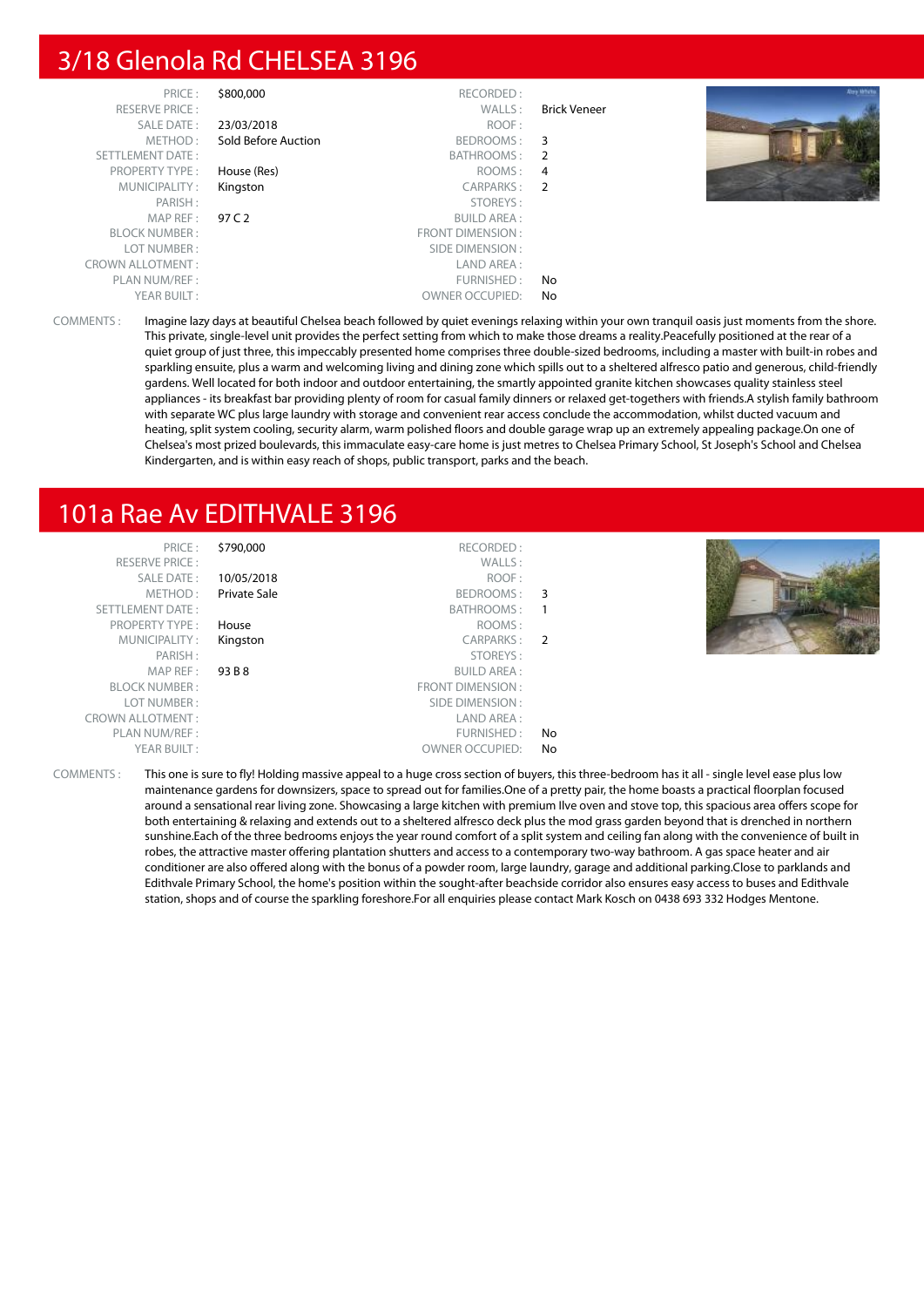## 99a Berry Av EDITHVALE 3196

| PRICE:<br>RESERVE PRICE: | \$727,500    | RECORDED:<br>WALLS:    |     |  |
|--------------------------|--------------|------------------------|-----|--|
| <b>SALE DATE:</b>        | 31/03/2018   | ROOF:                  |     |  |
| METHOD:                  | Private Sale | BEDROOMS: 3            |     |  |
| SETTLEMENT DATE:         |              | BATHROOMS:             | -1  |  |
| <b>PROPERTY TYPE:</b>    | Unit         | ROOMS:                 |     |  |
| MUNICIPALITY:            | Kingston     | CARPARKS: 2            |     |  |
| PARISH:                  |              | STOREYS:               |     |  |
| MAPREF:                  | 93 C 10      | <b>BUILD AREA:</b>     |     |  |
| <b>BLOCK NUMBER:</b>     |              | FRONT DIMENSION: 0     |     |  |
| LOT NUMBER:              |              | SIDE DIMENSION :       |     |  |
| <b>CROWN ALLOTMENT:</b>  |              | LAND AREA :            | 222 |  |
| PLAN NUM/REF :           |              | FURNISHED:             | No. |  |
| YEAR BUILT:              |              | <b>OWNER OCCUPIED:</b> | No  |  |

COMMENTS : Positioned in a boutique complex with NO active Owners Corporation this stunning home offers 2 bedrooms with a third bedroom option if needed and a double lock up garage . There is enough space for a couple looking to downsize or a young family looking to enter the red hot Edithvale property market, features include: - Master bedroom with large walk in room and access to family bathroom - Light and bright lounge room with split system air conditioning - Bedroom 2 with built in robes - Study/bedroom 3 option has a lovely courtyard outlook - Central kitchen with as new stainless steel appliances including dishwasher, 600ml gas cook top and electric oven - Large dining area - Low maintenance courtyard with undercover entertaining area - Double lock up garage - Evaporative cooling and ducted heating Available to purchase by private sale, this home is sure to be popular. Inspect by private appointment or through one of our scheduled open for inspections.

### 1 Baker Av EDITHVALE 3196

| PRICE:                  | \$725,000                 | RECORDED:               |     |
|-------------------------|---------------------------|-------------------------|-----|
| <b>RESERVE PRICE:</b>   |                           | WALLS:                  |     |
| <b>SALE DATE:</b>       | 11/03/2018                | ROOF:                   |     |
| METHOD:                 | Sale                      | BEDROOMS:               | 3   |
| <b>SETTLEMENT DATE:</b> | 10/05/2018                | BATHROOMS:              |     |
| <b>PROPERTY TYPE:</b>   | Flat/Unit/Apartment (Res) | ROOMS:                  |     |
| MUNICIPALITY:           | Kingston                  | <b>CARPARKS:</b>        |     |
| PARISH:                 | Lyndhurst                 | STOREYS:                |     |
| MAP REF:                | 93 B 11                   | <b>BUILD AREA:</b>      |     |
| <b>BLOCK NUMBER:</b>    |                           | <b>FRONT DIMENSION:</b> |     |
| LOT NUMBER:             | $\mathcal{L}$             | SIDE DIMENSION:         |     |
| <b>CROWN ALLOTMENT:</b> |                           | LAND AREA:              |     |
| PLAN NUM/REF:           | SP029163                  | FURNISHED:              |     |
| YEAR BUILT:             |                           | <b>OWNER OCCUPIED:</b>  | Yes |
|                         |                           |                         |     |

COMMENTS :

# 1/49 Blantyre Av CHELSEA 3196

| 57. | PRICE :                 |
|-----|-------------------------|
|     | <b>RESERVE PRICE:</b>   |
| 04  | SALE DATE:              |
| Pri | METHOD :                |
|     | <b>SETTLEMENT DATE:</b> |
| Ho  | PROPERTY TYPE :         |
| Kir | MUNICIPALITY :          |
|     | PARISH:                 |
| 97  | MAP REF :               |
|     | <b>BLOCK NUMBER:</b>    |
|     | LOT NUMBER:             |
|     | <b>CROWN ALLOTMENT:</b> |
|     | PLAN NUM/REF:           |
|     | YEAR BUILT:             |
|     |                         |

|     | \$720,000<br>RECORDED:       | PRICE:                  |
|-----|------------------------------|-------------------------|
|     | WALLS:                       | <b>RESERVE PRICE:</b>   |
|     | 04/04/2018<br>ROOF:          | <b>SALE DATE:</b>       |
| 3   | Private Sale<br>BEDROOMS:    | METHOD:                 |
|     | BATHROOMS:                   | <b>SETTLEMENT DATE:</b> |
| 6   | ROOMS:<br>House              | <b>PROPERTY TYPE:</b>   |
|     | <b>CARPARKS:</b><br>Kingston | MUNICIPALITY:           |
|     | STOREYS:                     | PARISH:                 |
|     | 97 C 1<br><b>BUILD AREA:</b> | MAP REF:                |
|     | <b>FRONT DIMENSION:</b>      | <b>BLOCK NUMBER:</b>    |
|     | SIDE DIMENSION:              | LOT NUMBER:             |
| 460 | LAND AREA:                   | <b>CROWN ALLOTMENT:</b> |
| No  | FURNISHED:                   | PLAN NUM/REF:           |
| No  | <b>OWNER OCCUPIED:</b>       | YEAR BUILT:             |
|     |                              |                         |



COMMENTS : Exciting possibilities prevail for astute renovators or investors with the offering of this delightful cream brick veneer residence, resting proudly upon an allotment of approximately 460sqm.Perfect for those planning to move in or lease out, the homes current dimensions embrace 3 robed bedrooms, serviced by a family bathroom, a separate toilet and laundry. The large lounge room is filled with natural light and boasts beautiful timber floors that flow through to the generously sized meals zone and adjoining kitchen, complete with ample cupboard space, dishwasher and gas cooking. Stepping out from the kitchen, a spacious sunroom creates another living space for the family, extending outside to the grassed private rear yard.Furthermore, the home boasts high ceilings, a single semi-enclosed carport and a generous landscaped front yard. In a highly convenient location that is only moments walk to Chelsea's glorious beach, station, shops, cafes and schools. Be quick to inspect!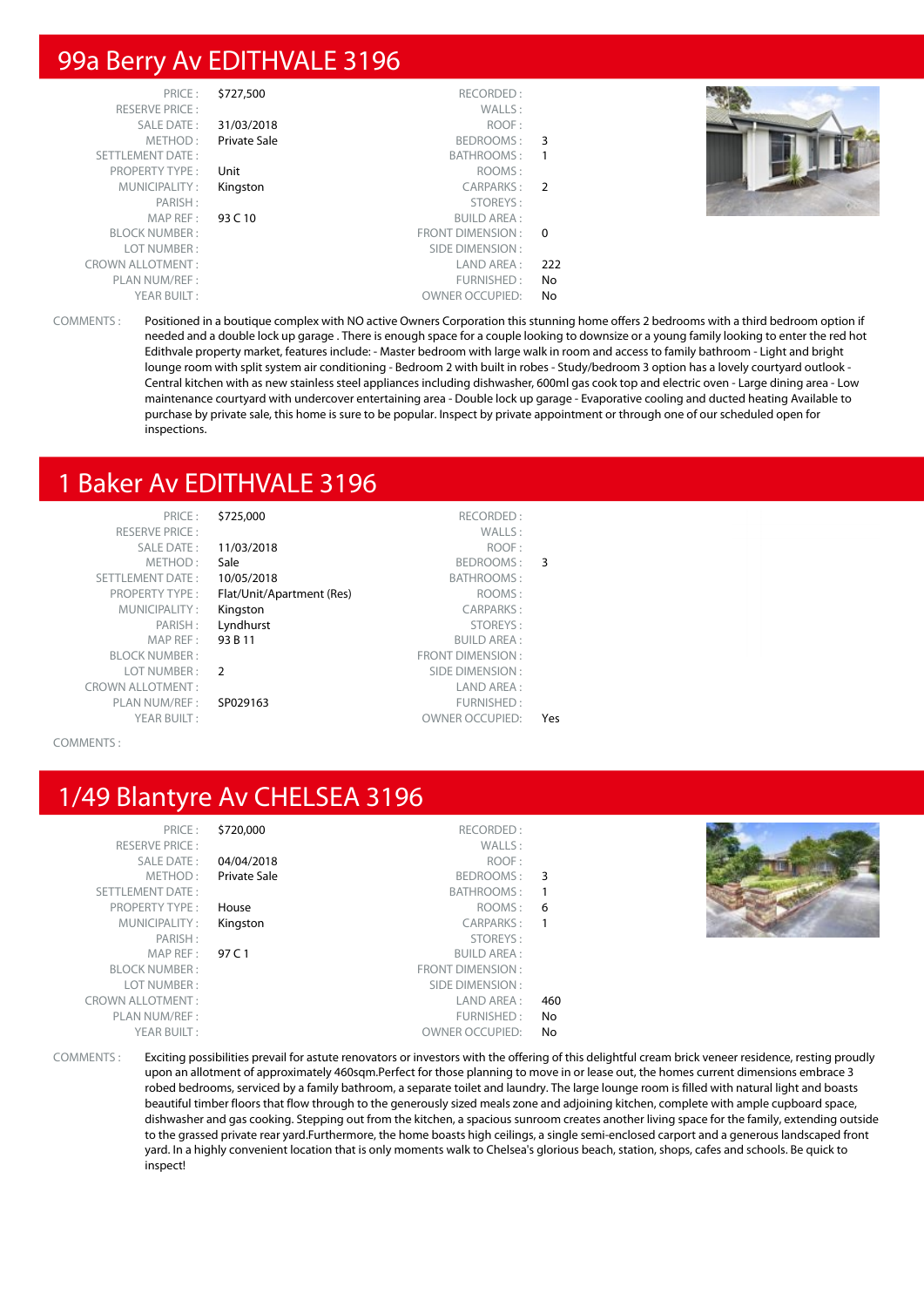# 1/45 Woodbine Gr CHELSEA 3196

| PRICE:                  | \$716,000                 | RECORDED:               |     |
|-------------------------|---------------------------|-------------------------|-----|
| <b>RESERVE PRICE:</b>   |                           | WALLS:                  |     |
| <b>SALE DATE:</b>       | 15/03/2018                | ROOF:                   |     |
| METHOD:                 | Sale                      | BEDROOMS:               | 3   |
| <b>SETTLEMENT DATE:</b> | 30/04/2018                | BATHROOMS:              |     |
| <b>PROPERTY TYPE:</b>   | Flat/Unit/Apartment (Res) | ROOMS:                  |     |
| MUNICIPALITY:           | Kingston                  | <b>CARPARKS:</b>        |     |
| PARISH:                 | Lyndhurst                 | STOREYS:                |     |
| MAP REF:                | 97 D 1                    | <b>BUILD AREA:</b>      |     |
| <b>BLOCK NUMBER:</b>    |                           | <b>FRONT DIMENSION:</b> |     |
| LOT NUMBER:             | 1                         | SIDE DIMENSION:         |     |
| <b>CROWN ALLOTMENT:</b> |                           | LAND AREA:              |     |
| PLAN NUM/REF:           | PS440048                  | FURNISHED:              |     |
| YEAR BUILT:             |                           | <b>OWNER OCCUPIED:</b>  | Yes |
|                         |                           |                         |     |

COMMENTS :

#### 4/53 Woodbine Gr CHELSEA 3196

| BE SEBVE PBILE :        |
|-------------------------|
| <b>SALE DATE:</b>       |
| METHOD:                 |
| <b>SETTLEMENT DATE:</b> |
| <b>PROPERTY TYPE:</b>   |
| MUNICIPALITY:           |
| PARISH:                 |
| MAP REF:                |
| <b>BI OCK NUMBER:</b>   |
| LOT NUMBER:             |
| ROWN ALLOTMENT:         |
| PLAN NUM/REF:           |
| YFAR BUILT:             |

PRICE : \$715,000 RECORDED :<br>
RECORDED : MALLS RESERVE PRICE : WALLS : **10/04/2018** ROOF : Private Sale **BEDROOMS** : 2 BATHROOMS : 2 **Townhouse (Single)** ROOMS : Kingston CARPARKS : 1 PARISH : STOREYS : **BUILD AREA:** FRONT DIMENSION : SIDE DIMENSION : CROWN ALLOTMENT : LAND AREA : FURNISHED: No OWNER OCCUPIED: No



COMMENTS : Master crafted by Bello Constructions and perfectly positioned in one of Chelsea's most esteemed pockets sits an amazing opportunity secure your choice of 4 boutique townhomes. Townhouse 1 - 3Bed / 3Bath / 2Car - \$850,000 Townhouse 2 - 3Bed / 3Bath / 2Car - \$800,000 Townhouse 3 - 2Bed / 2Bath / 1Car - \$790,000 Townhouse 4 - 2Bed / 2Bath / 1Car - \$720,000 Bathed in natural light across one or two huge levels, your brand new townhouse will boast three generously sized bedrooms (Units 1&2), 2.7m ground floor square-set ceilings and beautiful Tasmanian Oak Solid Timber flooring. As you step through the home you will continue to stumble across luxury, especially in the kitchen which features 900mm Bosch Stainless Steel appliances, 40mm Caesarstone benchtops, square set chrome mixer and glass splashbacks. Caesarstone also flows into the ensuites of each home which are coupled elegantly with semi-frameless clear glass shower screens. With further creature comforts such as security alarm systems with LED Codepads, ducted heating and evaporative cooling, you will find yourself enjoying all life's little pleasures all year round knowing you are within walking distance of all that Bayside living has to offer. With access to all the sporting amenity you could dream of including Chelsea Football Club, Chelsea Bicentenial Park, Chelsea Sports Women's Centre and Beazley Reserve, your family will find a whole new meaning to an active lifestyle. With access to all the leisure and recreational amenity you could dream of within the hustling centre of Chelsea (950m away) boasting an array of trendy cafes, eateries, restaurants of differing international cuisines and supermarkets, all positioned on the cusp of one of Melbourne's best beaches your family's social needs are also well catered for. In the centre of the strip sits Chelsea Railway Station. The kids will be looked after here too with Chelsea Primary and St. Joseph's Primary Schools a short 350m and 650m stroll away, respectively. For secondary needs, Cornish College, Patterson River, Mordialloc and Parkdale Colleges are all within a short drive. \*Please ensure you have spoken to your legal adviser to ensure you are entitled to stamp duty savings. ALL ENQUIRIES MUST INCLUDE A CONTACT NUMBER.

# 27/111 Kinross Av EDITHVALE 3196

| PRICE:                  | \$709,000  | RECORDED:               |     |
|-------------------------|------------|-------------------------|-----|
| <b>RESERVE PRICE:</b>   |            | WALLS:                  |     |
| <b>SALE DATE:</b>       | 14/04/2018 | ROOF:                   |     |
| METHOD:                 | Sale       | BEDROOMS:               |     |
| <b>SETTLEMENT DATE:</b> |            | <b>BATHROOMS:</b>       |     |
| <b>PROPERTY TYPE:</b>   | Land       | ROOMS:                  |     |
| MUNICIPALITY:           | Kingston   | <b>CARPARKS:</b>        |     |
| PARISH:                 | Lyndhurst  | STOREYS:                |     |
| MAP REF:                | 93 B 8     | <b>BUILD AREA:</b>      |     |
| <b>BLOCK NUMBER:</b>    |            | <b>FRONT DIMENSION:</b> |     |
| LOT NUMBER:             | 27         | SIDE DIMENSION:         |     |
| <b>CROWN ALLOTMENT:</b> |            | LAND AREA:              | 83  |
| PLAN NUM/REF :          | PS733030   | FURNISHED:              |     |
| YEAR BUILT:             |            | <b>OWNER OCCUPIED:</b>  | Yes |
|                         |            |                         |     |

COMMENTS :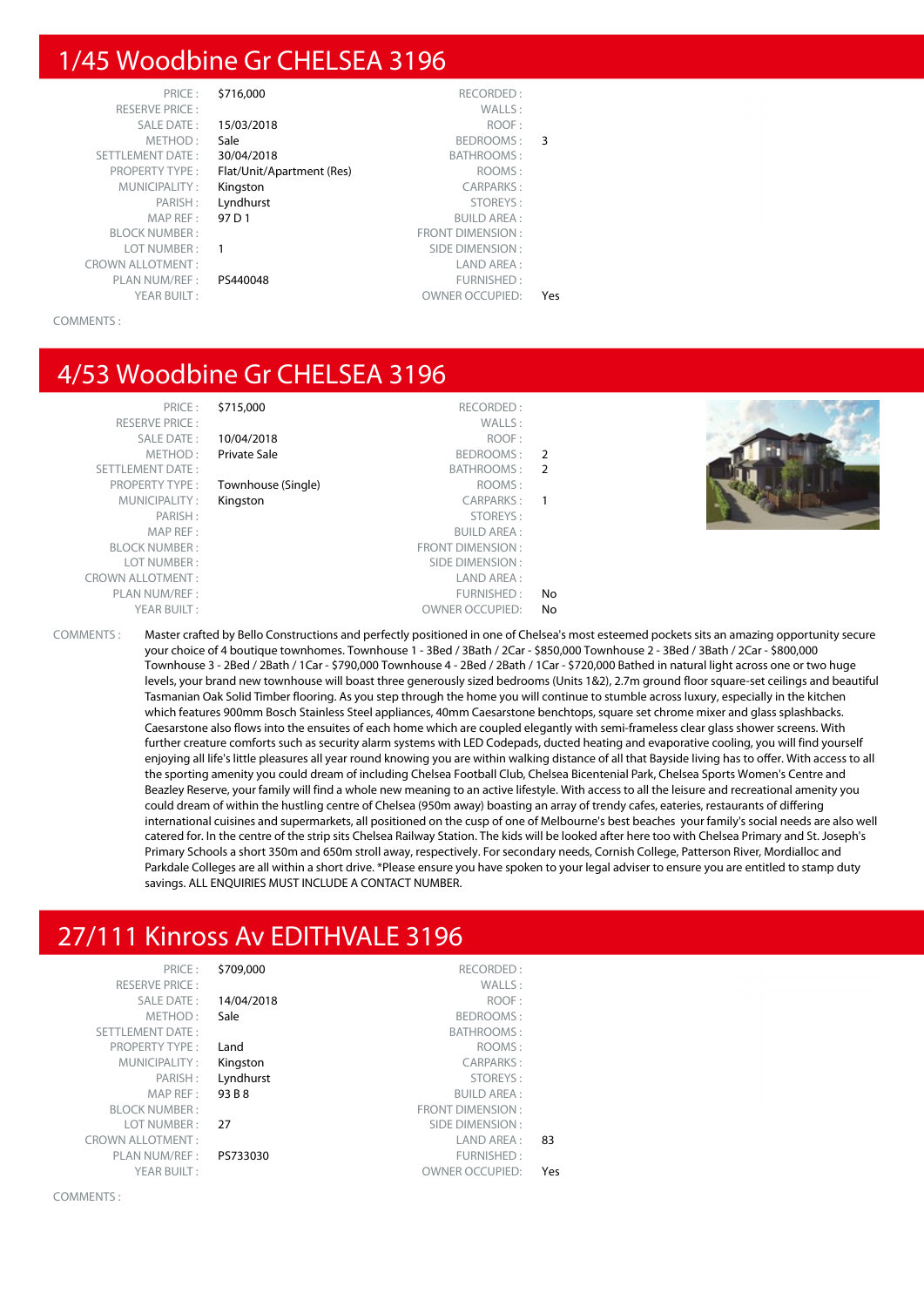# 2/2 Bridges Av EDITHVALE 3196

| PRICE:                  | \$705,000           | RECORDED:              |                |  |
|-------------------------|---------------------|------------------------|----------------|--|
| <b>RESERVE PRICE:</b>   |                     | WALLS:                 |                |  |
| <b>SALE DATE:</b>       | 17/03/2018          | ROOF:                  |                |  |
| METHOD:                 | <b>Auction Sale</b> | BEDROOMS:              | $\overline{2}$ |  |
| SETTLEMENT DATE:        |                     | BATHROOMS:             |                |  |
| <b>PROPERTY TYPE:</b>   | Unit                | ROOMS:                 |                |  |
| MUNICIPALITY:           | Kingston            | CARPARKS:              | $\Omega$       |  |
| PARISH:                 |                     | STOREYS:               |                |  |
| MAP REF :               | 93 B 9              | <b>BUILD AREA:</b>     |                |  |
| <b>BLOCK NUMBER:</b>    |                     | FRONT DIMENSION : 0    |                |  |
| LOT NUMBER:             |                     | SIDE DIMENSION :       |                |  |
| <b>CROWN ALLOTMENT:</b> |                     | LAND AREA:             |                |  |
| PLAN NUM/REF:           |                     | FURNISHED:             | No             |  |
| YEAR BUILT:             |                     | <b>OWNER OCCUPIED:</b> | No             |  |

COMMENTS : Perfect for first home buyers, investors, downsizers and busy professionals alike, this spacious and impeccably presented 2-bedroom unit is brilliantly located near Edithvale station, shops and beach. At the heart of a quiet group, opposite the wide open spaces of Edithvale Recreation Reserve and just a block from Edithvale Primary School, this pristine abode features a light-filled living and dining area which opens to a generous & secure courtyard. Showcasing quality stainless steel appliances, the smartly-finished kitchen provides plenty of cupboard and preparation space and is perfectly positioned for both indoor and alfresco entertaining. A bright two-way bathroom services the two double-sized bedrooms; both feature fitted storage (master with walk-in robe). Ducted heating and split system cooling provide year-round comfort, whilst a large laundry with direct access to the double garage concludes a truly appealing offering. There is absolutely nothing left to do - simply move in and enjoy all that this booming seaside suburb has to offer.

# 5/9 Blantyre Av CHELSEA 3196

PRICE : \$695,000 RECORDED : RESERVE PRICE : WALLS : Concrete SETTLEMENT DATE : BATHROOMS : 2 PROPERTY TYPE : **Townhouse (Res)** The COMS :

SALE DATE : 10/03/2018 ROOF : METHOD: Auction Sale BEDROOMS: 2

MUNICIPALITY: Kingston CARPARKS: 1 PARISH : STOREYS : STOREYS : STOREYS : STOREYS : STOREYS : STOREYS : STOREYS : STOREYS : STOREYS : STOREYS : STOREYS : STOREYS : STORE : STORE : STORE : STORE : STORE : STORE : STORE : STORE : STORE : STORE : STORE : STORE MAP REF : 97 B 1 BUILD AREA : BLOCK NUMBER : FRONT DIMENSION : SIDE DIMENSION : CROWN ALLOTMENT : LAND AREA : PLAN NUM/REF :  $\blacksquare$ YEAR BUILT : OWNER OCCUPIED: No

COMMENTS :

# 3/111 Kinross Av EDITHVALE 3196

| PRICE:                  | \$695,000           | RECORDED:              |                          |  |
|-------------------------|---------------------|------------------------|--------------------------|--|
| <b>RESERVE PRICE:</b>   |                     | WALLS:                 |                          |  |
| SALE DATE:              | 30/04/2018          | ROOF:                  |                          |  |
| METHOD:                 | <b>Private Sale</b> | BEDROOMS:              | $\overline{2}$           |  |
| SETTLEMENT DATE:        |                     | BATHROOMS:             |                          |  |
| <b>PROPERTY TYPE:</b>   | Unit                | ROOMS:                 | $\overline{4}$           |  |
| MUNICIPALITY:           | Kingston            | CARPARKS:              | $\overline{\phantom{0}}$ |  |
| PARISH:                 |                     | STOREYS:               |                          |  |
| MAP REF:                | 93 B 8              | <b>BUILD AREA:</b>     |                          |  |
| <b>BLOCK NUMBER:</b>    |                     | FRONT DIMENSION:       |                          |  |
| LOT NUMBER:             |                     | SIDE DIMENSION :       |                          |  |
| <b>CROWN ALLOTMENT:</b> |                     | LAND AREA :            |                          |  |
| PLAN NUM/REF :          |                     | FURNISHED:             | No.                      |  |
| YEAR BUILT:             |                     | <b>OWNER OCCUPIED:</b> | No.                      |  |
|                         |                     |                        |                          |  |

COMMENTS : Submerse yourself in sleek style and sophisticated lifestyle living with this sublime brand-new residence, where designer details and a destination on the doorstep of Edithvale Wetlands indulges your every whim. Characterized by its crisp easy-care layout, the open plan kitchen, living and dining zone has been oriented to draw in northerly sunshine and showcases stunning floorboards, waterfall stone benches, AEG appliances (including dishwasher), glass splashbacks plus soft close drawers. Extending your vision outside, multiple glass doors merge the indoors with a superb entertainer's courtyard, enriched with a paved entertaining zone and landscaped garden. A powder room complements the downstairs living space, while the carpeted upper level is home to the three robed bedrooms; two with built-in-robes and master with Juliette balcony, walk-in-robe, built-in-robe and ensuite, supplemented by a study alcove, family bathroom with toilet and designer floor-to-ceiling tiling plus a discrete Euro laundry. Practical appointments include split system heating/air conditioning, high ceilings, video intercom, water tank, garden shed, LED downlights, under stair storage plus a single garage with internal access. Completing the dream, this splendid residence rests within easy reach of Edithvale Primary, Aspendale Gardens Primary, Haileybury College, Edithvale Train Station, parkland, reserves, golf courses, shops and major arterials. Photo ID required at all open for inspections.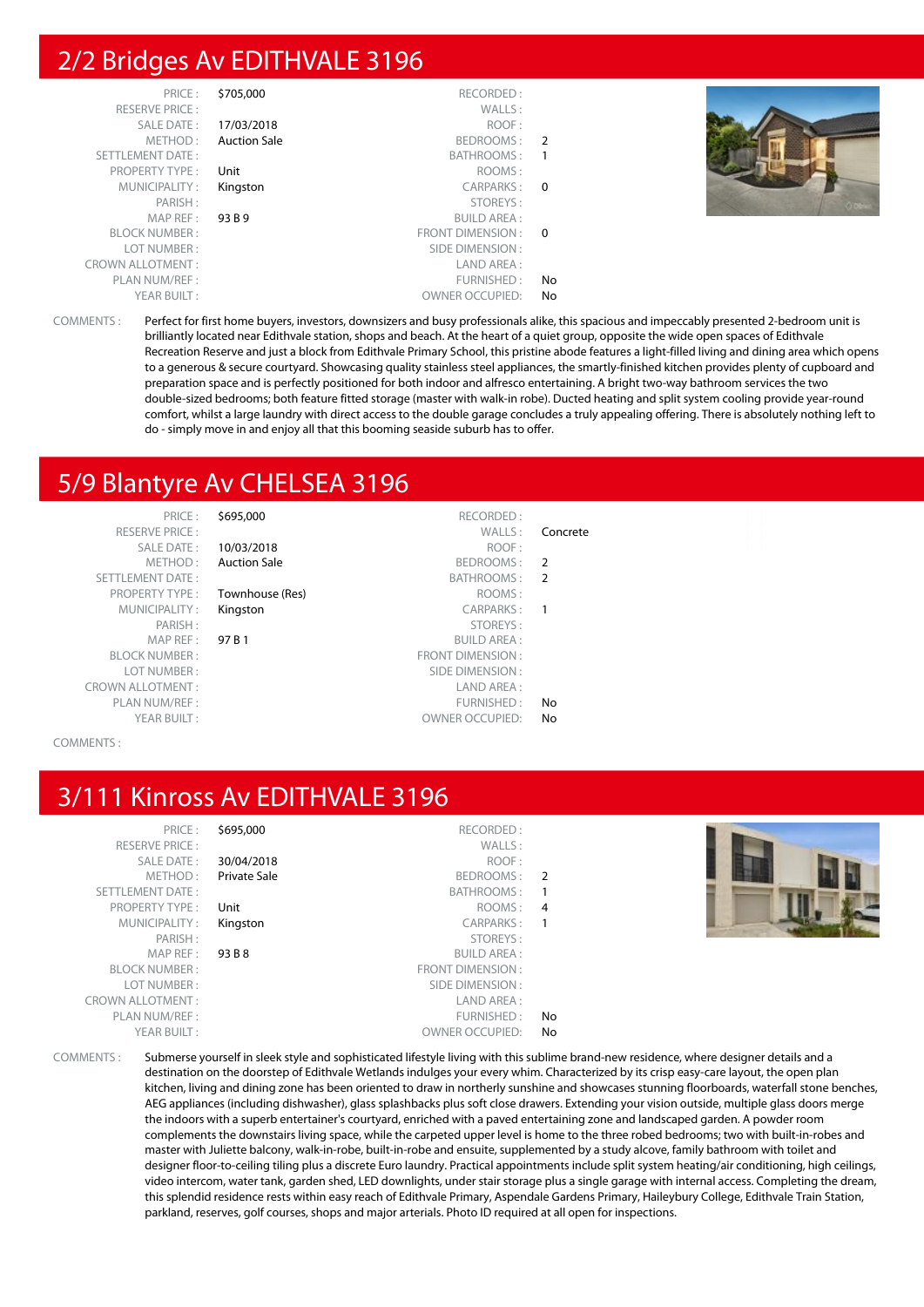# 2/49 Golden Av CHELSEA 3196

| PRICE:                  | \$681,000          | RECORDED:               |               |
|-------------------------|--------------------|-------------------------|---------------|
| <b>RESERVE PRICE:</b>   |                    | WALLS:                  |               |
| <b>SALE DATE:</b>       | 26/03/2018         | ROOF:                   |               |
| METHOD:                 | Private Sale       | BEDROOMS:               | $\mathcal{P}$ |
| <b>SETTLEMENT DATE:</b> |                    | BATHROOMS:              | 1             |
| <b>PROPERTY TYPE:</b>   | Townhouse (Single) | ROOMS:                  |               |
| MUNICIPALITY:           | Kingston           | CARPARKS:               |               |
| PARISH:                 |                    | STOREYS:                |               |
| MAP REF:                | 97 D 2             | <b>BUILD AREA:</b>      |               |
| <b>BLOCK NUMBER:</b>    |                    | <b>FRONT DIMENSION:</b> | $\Omega$      |
| LOT NUMBER:             |                    | SIDE DIMENSION:         |               |
| <b>CROWN ALLOTMENT:</b> |                    | LAND AREA:              | 151           |
| PLAN NUM/REF :          |                    | FURNISHED:              | No            |
| YEAR BUILT:             |                    | <b>OWNER OCCUPIED:</b>  | No            |



COMMENTS : OPENS CANCELLED - PROPERTY UNDER CONTRACT Modern and Bright - This stunning, modern double story Townhouse is immaculate with low maintenance, 2 bedrooms + study/home office, open plan kitchen and living with an extra living/retreat zone upstairs. Featuring beautiful oak floors, stone benches throughout and loads of WOW factors this home is a must see. CURRENTLY TENANTED ON A FIXED TERM LEASE UNTIL SEPT 2018 If you are looking to enter the property market or invest in an area with strong rental returns and proven capital growth you cannot afford to miss this opportunity. Situated in the heart of Chelsea, within short walking distance of the train stations, shops, parks and beaches,this home is ideal for the investor. Other features include: 2 bedrooms with BIR's Tasmanian Oak timber floors Split system heating and cooling in all zones S/S Appliances Caesar stone benches throughout 2,000Lt water tank Merbau Decking Single Lock up Garage internal access. DON'T MISS OUT - Contact us for further information or a private inspection.

# 1/1 Edithvale Rd EDITHVALE 3196

| PRICE:                  | \$680,000    | RECORDED:              |    |  |
|-------------------------|--------------|------------------------|----|--|
| <b>RESERVE PRICE:</b>   |              | WALLS:                 |    |  |
| SALE DATE:              | 06/04/2018   | ROOF:                  |    |  |
| METHOD:                 | Private Sale | BEDROOMS: 3            |    |  |
| SETTLEMENT DATE:        |              | BATHROOMS: 2           |    |  |
| <b>PROPERTY TYPE:</b>   | Unit         | ROOMS: 4               |    |  |
| MUNICIPALITY:           | Kingston     | CARPARKS: 2            |    |  |
| PARISH:                 |              | STOREYS:               |    |  |
| MAPREF:                 | 92 K 9       | <b>BUILD AREA:</b>     |    |  |
| <b>BLOCK NUMBER:</b>    |              | FRONT DIMENSION:       |    |  |
| LOT NUMBER:             |              | SIDE DIMENSION :       |    |  |
| <b>CROWN ALLOTMENT:</b> |              | LAND AREA:             |    |  |
| PLAN NUM/REF :          |              | FURNISHED:             | No |  |
| YEAR BUILT:             |              | <b>OWNER OCCUPIED:</b> | No |  |
|                         |              |                        |    |  |

COMMENTS : Located just a couple of metres away from the closest station and a quiet stroll to Edithvale beach, as well as just moments from the array of family facilities that the highly sought-after suburb offers, this surprisingly spacious three-bedroom single level unit is the perfect combination of a fantastic location paired with low maintenance and easy beachside family living.Upon entry, you are immediately welcomed into one of two bright, light filled living spaces, further enhanced by high ceilings. The well maintained and beautifully presented property flows seamlessly onto the open plan kitchen and meals area with quality stone kitchen and a neutral colour palette, also including stainless steel appliances and dishwasher as well as plenty of bench and storage space. With the option to dine casually and relax at the island bench or break away for dinner in the more formal dining zone, this practical floorplan offers so much flexibility. Perfect for day-to-day busy family life, the home then leads to a second generous family area with glass sliding doors opening onto a picturesque and low maintenance terrace with a secure garden - the ideal space to relax and unwind after a long day at work or to watch the kids play.The modern master suite with generous walk in robe, also features a modern ensuite with shower, feature tiles and vanity and offers direct access onto the private courtyard acting as the perfect parent's retreat. The two remaining bedrooms both include builtin-robes as well as storage and quality carpet, and are conveniently located next to the family bathroom which offers a separate bath, shower and mirrored vanity as well as feature tiles. The space has been cleverly designed to also offer a separate toilet for added convenience. In addition, the property includes access to two secure undercover car spaces and it has been recently painted throughout.Close to Edithvale Primary School, a short walk to sporting clubs/ovals, golf clubs and Edithvale's picturesque Wetlands as well as being just moments to shops, cafes, the foreshore and public transport, this low maintenance lifestyle offers everything at your door.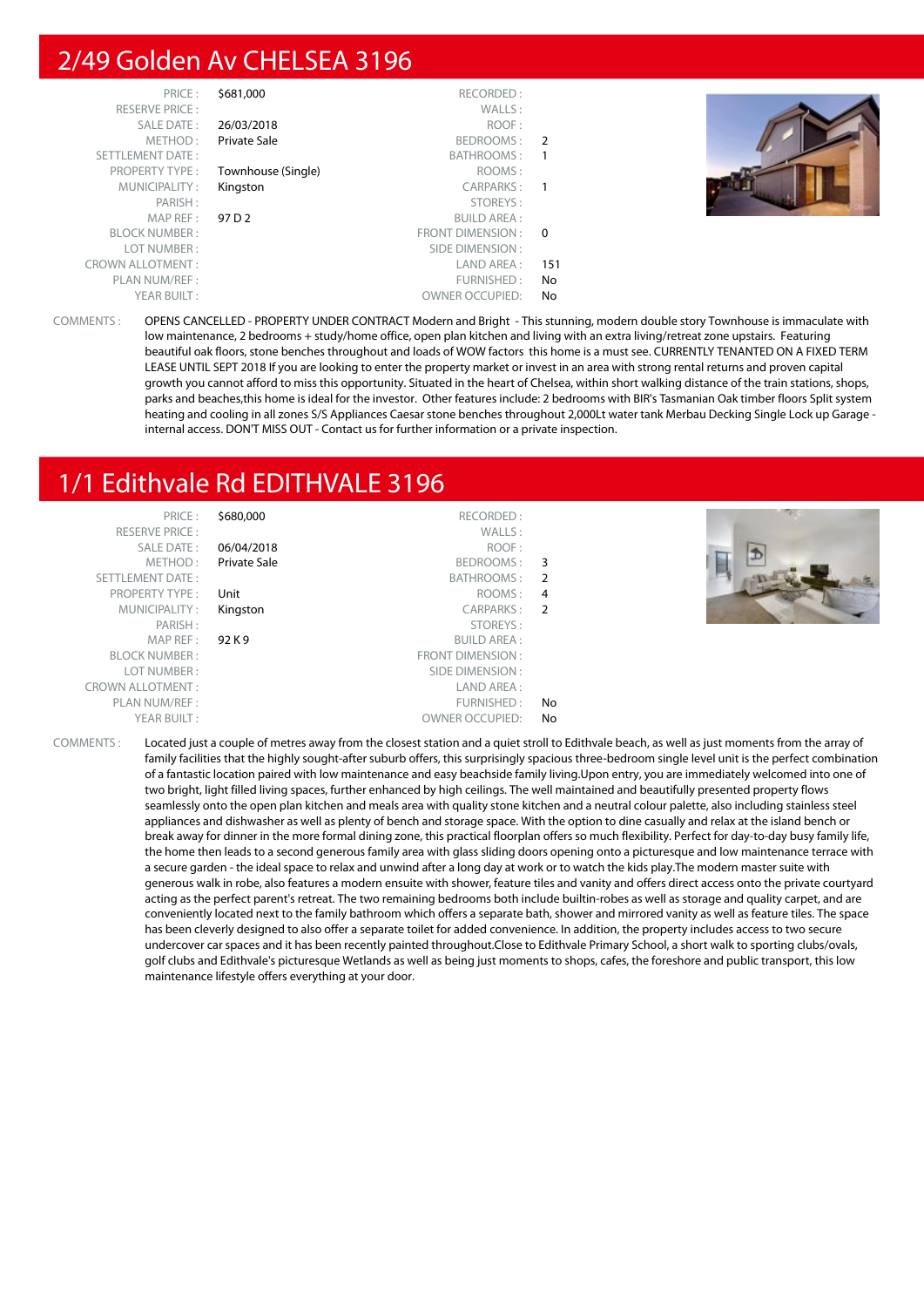# 4/20 Embankment Gr CHELSEA 3196

| PRICE:                  | \$670,000           | RECORDED:              |                     |     |
|-------------------------|---------------------|------------------------|---------------------|-----|
| <b>RESERVE PRICE:</b>   |                     | WALLS:                 | <b>Brick Veneer</b> |     |
| SALE DATE:              | 12/05/2018          | ROOF:                  |                     |     |
| METHOD:                 | <b>Auction Sale</b> | BEDROOMS: 2            |                     |     |
| SETTLEMENT DATE:        |                     | BATHROOMS:             | $\overline{1}$      |     |
| <b>PROPERTY TYPE:</b>   | Townhouse (Res)     | ROOMS:                 |                     |     |
| MUNICIPALITY:           | Kingston            | CARPARKS:              | $\overline{1}$      |     |
| PARISH:                 |                     | STOREYS:               |                     | bud |
| MAP REF :               | 93 B 12             | <b>BUILD AREA:</b>     |                     |     |
| <b>BLOCK NUMBER:</b>    |                     | FRONT DIMENSION:       |                     |     |
| LOT NUMBER:             |                     | SIDE DIMENSION :       |                     |     |
| <b>CROWN ALLOTMENT:</b> |                     | LAND AREA :            |                     |     |
| PLAN NUM/REF:           |                     | FURNISHED:             | No                  |     |
| YEAR BUILT:             |                     | <b>OWNER OCCUPIED:</b> | No                  |     |

COMMENTS : Architectural style meets a super-stylish single-level lifestyle - just 350m from the bay and three blocks to the station! Cutting-edge and close to the edge of the bay, this spectacular 2 bedroom home sets the standard in single-level style with living-dining soaring to a lofty 3m-plus "lightbox" roofline and a room-sized al fresco area beneath its own spectacular skylit canopy. Leading the way with a streamlined stone benchtop & Bosch appliance kitchen facing the al fresco area and a super-smart, super-stylish two-way ensuite-bathroom, this high design is appointed to high-end standards with solid hardwood floors, designer bathroom fittings and block-out window-furnishings. Reverse-cycle air-conditioned and alarmed with mirror-robes for both bedrooms and an auto-garage under the roofline, this single-level sensation soars into the future with a 2000L water-tank in carefree gardens and a cool coastal exposed-aggregate driveway. Stroll to the shops, station and cafes, step out to sand, enjoy a direct CBD commute... find a state-of-the-art single-level lifestyle to suit your start-up, downsize or investment style here!

# 2/65 Elsie Gr EDITHVALE 3196

| PRICE:                  | \$668,000           | RECORDED:              |                     |  |
|-------------------------|---------------------|------------------------|---------------------|--|
| <b>RESERVE PRICE:</b>   |                     | WALLS:                 | <b>Brick Veneer</b> |  |
| SALE DATE:              | 21/04/2018          | ROOF:                  |                     |  |
| METHOD:                 | <b>Auction Sale</b> | BEDROOMS: 2            |                     |  |
| SETTLEMENT DATE:        |                     | BATHROOMS:             |                     |  |
| <b>PROPERTY TYPE:</b>   | Unit                | ROOMS: 3               |                     |  |
| MUNICIPALITY:           | Kingston            | CARPARKS:              |                     |  |
| PARISH:                 |                     | STOREYS:               |                     |  |
| MAP REF :               |                     | <b>BUILD AREA:</b>     |                     |  |
| <b>BLOCK NUMBER:</b>    |                     | FRONT DIMENSION :      |                     |  |
| LOT NUMBER:             |                     | SIDE DIMENSION :       |                     |  |
| <b>CROWN ALLOTMENT:</b> |                     | LAND AREA :            |                     |  |
| PLAN NUM/REF :          |                     | FURNISHED:             | No.                 |  |
| YEAR BUILT:             |                     | <b>OWNER OCCUPIED:</b> | No.                 |  |
|                         |                     |                        |                     |  |

COMMENTS : Positioned in the centre on a quiet block of 3, make a smart beginning in updated style, scale down with single level substance or invest in a burgeoning bayside address. A marvel of light & contemporary space with room to lounge and dine around a classic L-shaped plan, this striking 2-bedroom villa features quality stainless steel appliances in the modern kitchen, widespread outdoor entertaining in a private courtyard and a single lock up garage with external access. Starring mirrored built-in robes for the large master bedroom and a separate WC for the detailed bathroom, this centrally heated and cooled home has multiple split system air-conditioners, security screen doors, hard-wearing floors and additional off street parking. Best of all, this low maintenance residence has a location for the easy life, with Parks and Reserves moments away, the sand, sea, station and shops within minutes and Nepean Highway's major road access for a stress free commute to the CBD. ALL ENQUIRIES MUST INCLUDE A CONTACT NUMBER.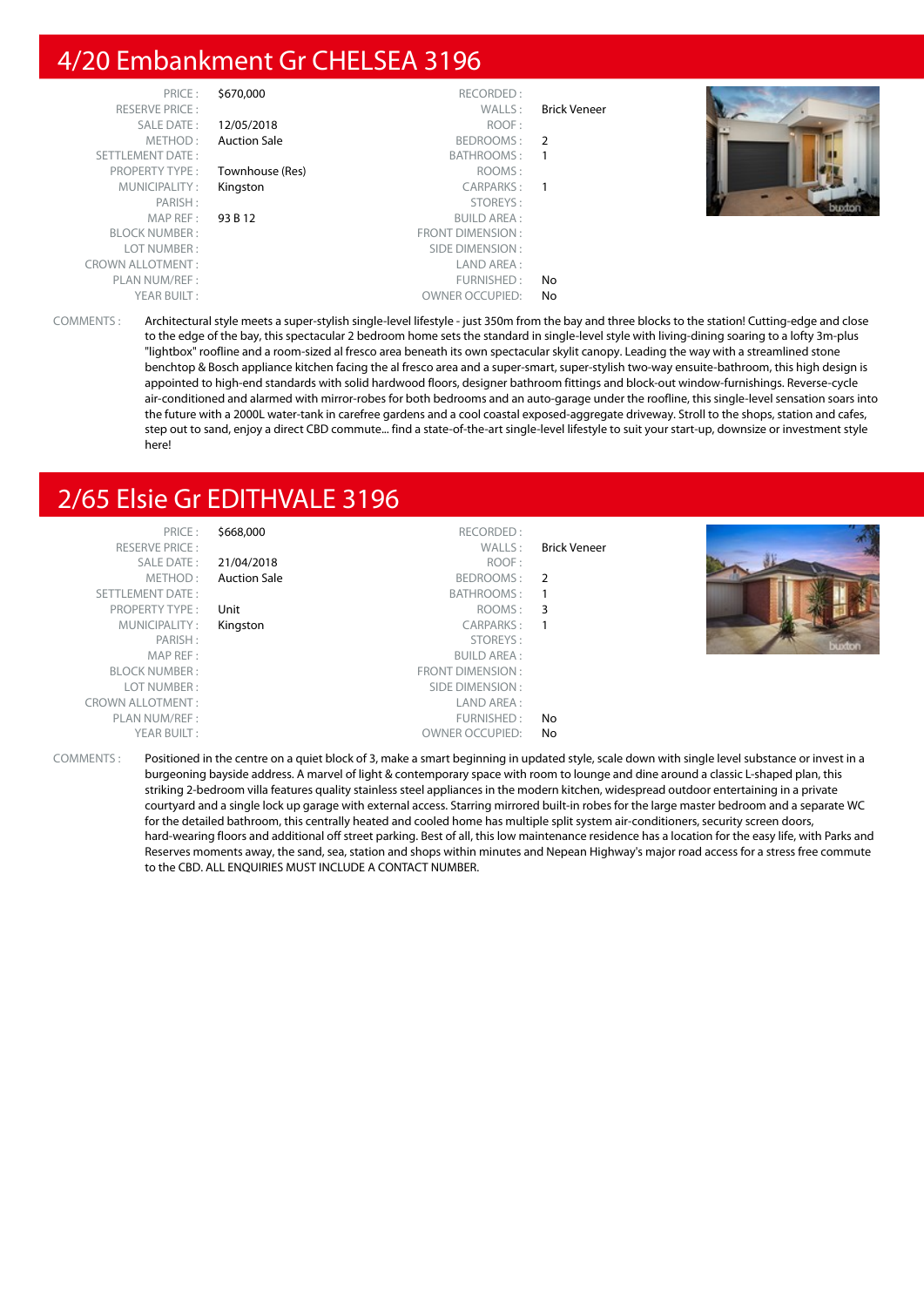# 1/2 Chadwell La CHELSEA 3196

| \$646,500           | RECORDED:               |               |
|---------------------|-------------------------|---------------|
|                     | WALLS:                  |               |
| 26/05/2018          | ROOF:                   |               |
| <b>Auction Sale</b> | BEDROOMS:               | $\mathcal{P}$ |
|                     | BATHROOMS:              | 1             |
| Unit                | ROOMS:                  |               |
| Kingston            | <b>CARPARKS:</b>        | 1             |
|                     | STOREYS:                |               |
|                     | <b>BUILD AREA:</b>      |               |
|                     | <b>FRONT DIMENSION:</b> |               |
|                     | SIDE DIMENSION:         |               |
|                     | LAND AREA:              |               |
|                     | FURNISHED:              | No            |
|                     | <b>OWNER OCCUPIED:</b>  | No            |
|                     |                         |               |



COMMENTS : Steps to the sand and a short stroll to Chelsea Village, this is a very rare opportunity to purchase this single level neat and tidy 2-bedroom beachside home offering an excellent first step, seaside holiday retreat or investment opportunity. Comfortable now with further scope to improve and add your own personal touch; enjoy a bright sunny kitchen with meals, stylish open-plan living space extending out to a low-maintenance rear private leafy courtyard complete with tranquil water feature. Features two great-sized bedrooms incl. master with large walk in dressing room, contemporary new bathroom plus a light-filled study/sitting room opening onto an enclosed landscaped front courtyard with plenty of space for the boat, kayaks, paddle boards or extra vehicle plus single auto garage. Conveniently located with cafes, shops, train and schools in easy reach - the perfect opportunity to secure your very own beachside sanctuary!

# 7 Kingston Ct CHELSEA 3196

| PRICE:                  | \$620,000           | RECORDED:              |     |  |
|-------------------------|---------------------|------------------------|-----|--|
| <b>RESERVE PRICE:</b>   |                     | WALLS:                 |     |  |
| SALE DATE:              | 03/03/2018          | ROOF:                  |     |  |
| METHOD:                 | <b>Private Sale</b> | BEDROOMS: 2            |     |  |
| SETTLEMENT DATE:        | 16/04/2018          | BATHROOMS: 1           |     |  |
| <b>PROPERTY TYPE:</b>   | House               | ROOMS:                 |     |  |
| MUNICIPALITY:           | Kingston            | CARPARKS: 1            |     |  |
| PARISH:                 | Lyndhurst           | STOREYS:               |     |  |
| MAP REF:                | 93 D 11             | <b>BUILD AREA:</b>     |     |  |
| <b>BLOCK NUMBER:</b>    |                     | FRONT DIMENSION : 0    |     |  |
| LOT NUMBER :            | $\overline{4}$      | SIDE DIMENSION :       |     |  |
| <b>CROWN ALLOTMENT:</b> |                     | LAND AREA :            | 375 |  |
| PLAN NUM/REF :          | SP022162            | FURNISHED:             | No  |  |
| YEAR BUILT:             |                     | <b>OWNER OCCUPIED:</b> | No  |  |

COMMENTS : Nestled in the bowl of a very quiet court, this charming well maintained 2 bedroom home is sure to impress. Walking distance to the 858 bus stop, Chelbarra Shops and with Chelsea Beach, Bicentennial Park and train station approximately a kilometre away, this home offers the following features: - 2 large bedrooms with split system air conditioning and built in robes - Large separate Lounge room - Dining room with outdoor access - Large Central bathroom - Single lock up garage with workshop/storage space. - Extra off street parking - Private rear yard Whether you're downsizing, looking to enter the booming Chelsea property market or searching for a fantastic investment opportunity, your search ends here. Inspect as advertised or by appointment.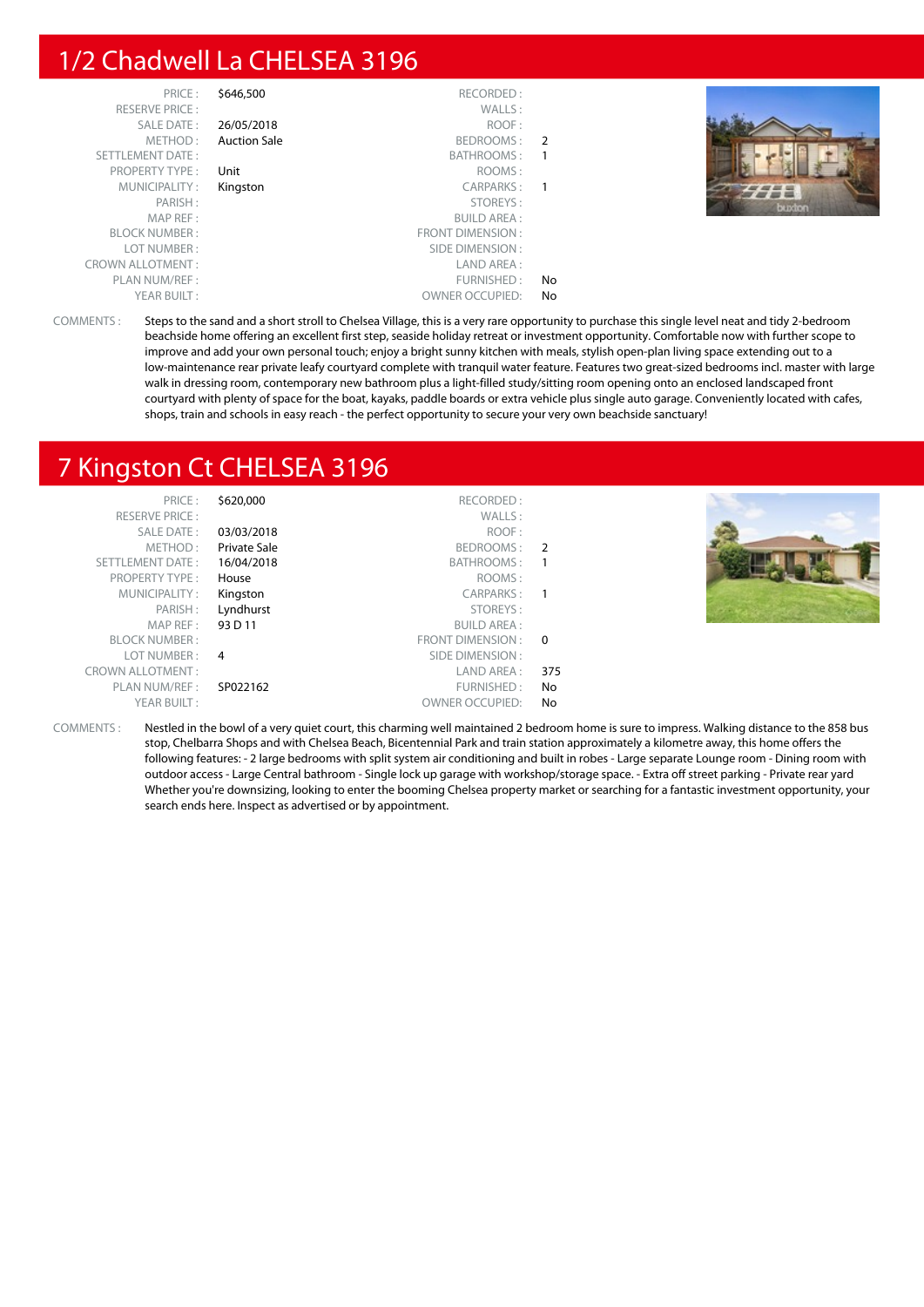# 4/1a Golden Av CHELSEA 3196

| RECORDED:               | \$600,000    | PRICE:                  |
|-------------------------|--------------|-------------------------|
| WALLS:                  |              | <b>RESERVE PRICE:</b>   |
| ROOF:                   | 21/03/2018   | SALE DATE:              |
| BEDROOMS:               | Private Sale | METHOD:                 |
| <b>BATHROOMS:</b>       | 20/04/2018   | <b>SETTLEMENT DATE:</b> |
| ROOMS:                  | Apartment    | <b>PROPERTY TYPE:</b>   |
| CARPARKS:               | Kingston     | MUNICIPALITY:           |
| STOREYS:                | Lyndhurst    | PARISH:                 |
| <b>BUILD AREA:</b>      | 97 C 3       | MAP REF:                |
| <b>FRONT DIMENSION:</b> |              | <b>BLOCK NUMBER:</b>    |
| SIDE DIMENSION:         | 4            | LOT NUMBER:             |
| LAND AREA:              |              | <b>CROWN ALLOTMENT:</b> |
| FURNISHED:              | PS700615     | PLAN NUM/REF:           |
| <b>OWNER OCCUPIED:</b>  |              | YEAR BUILT:             |
|                         |              |                         |

COMMENTS : Perfectly positioned for an easy beachside lifestyle, this contemporary two-level 3-bedroom, 2-bathroom residence will more than delight! Cleverly designed throughout to maximise space and light; enjoy sleek downstairs open-plan living complete with floor-ceiling glass bi-folds extending living out to a private full length terrace making entertaining a breeze from the superb gourmet kitchen (stylish stone bench tops, stainless steel appliances, plenty of cupboard space). Completing this level is a generous bedroom with built in robe and sparkling bathroom. Upstairs accommodation provides two additional bedrooms (BIR, main with WIR) bathed in soft natural light, both serviced by a full bathroom complete with luxurious bath and separate shower. Features beautiful timber flooring, high ceilings, split system heating/cooling, secure intercom entry, two basement carparks with storage cage, additional storage cupboard plus a lovely landscaped ground-level outdoor area on title. Well-located 300 metres (approx.) to the beach and within walking distance to the station and Chelsea Village, don't miss this opportunity to secure a no fuss, lock and leave lifestyle in a premium location.

# 2/69 Ella Gr CHELSEA 3196

| PRICE:                  | \$590,000    | RECORDED:              |    |  |
|-------------------------|--------------|------------------------|----|--|
| <b>RESERVE PRICE:</b>   |              | WALLS:                 |    |  |
| SALE DATE:              | 26/04/2018   | ROOF:                  |    |  |
| METHOD:                 | Private Sale | BEDROOMS:              | 2  |  |
| SETTLEMENT DATE:        |              | BATHROOMS:             |    |  |
| <b>PROPERTY TYPE:</b>   | Unit         | ROOMS:                 | 3  |  |
| MUNICIPALITY:           | Kingston     | <b>CARPARKS:</b>       |    |  |
| PARISH:                 |              | STOREYS:               |    |  |
| MAP REF:                | 93 D 10      | <b>BUILD AREA:</b>     |    |  |
| <b>BLOCK NUMBER:</b>    |              | FRONT DIMENSION:       |    |  |
| LOT NUMBER:             |              | SIDE DIMENSION :       |    |  |
| <b>CROWN ALLOTMENT:</b> |              | LAND AREA:             |    |  |
| PLAN NUM/REF:           |              | FURNISHED:             | No |  |
| YEAR BUILT:             |              | <b>OWNER OCCUPIED:</b> | No |  |
|                         |              |                        |    |  |

COMMENTS : Pairing its peaceful position with a premium open plan design, this stylish single level unit presents first home buyers, downsizers or investors with an enticing low maintenance option, only moments from all amenities as well as stunning Chelsea beach.Passing through the front door, timber floors offer instant appeal throughout the open plan kitchen living and dining zone, equipped with quality appliances plus ample cupboard and bench space. Sliding doors offer an effortless indoor - outdoor connection extending the space out onto a covered alfresco entertaining area with low maintenance surrounds.Completed for comfort the two bedrooms enjoy built in robes, serviced by a crisp family bathroom, separate toilet and laundry.Well appointed with gas heating, a Conara heater, air conditioning, remote single garage car accommodation and additional off street parking.This quality villa is most spacious and far superior to similarly priced apartments. An inspection is a must!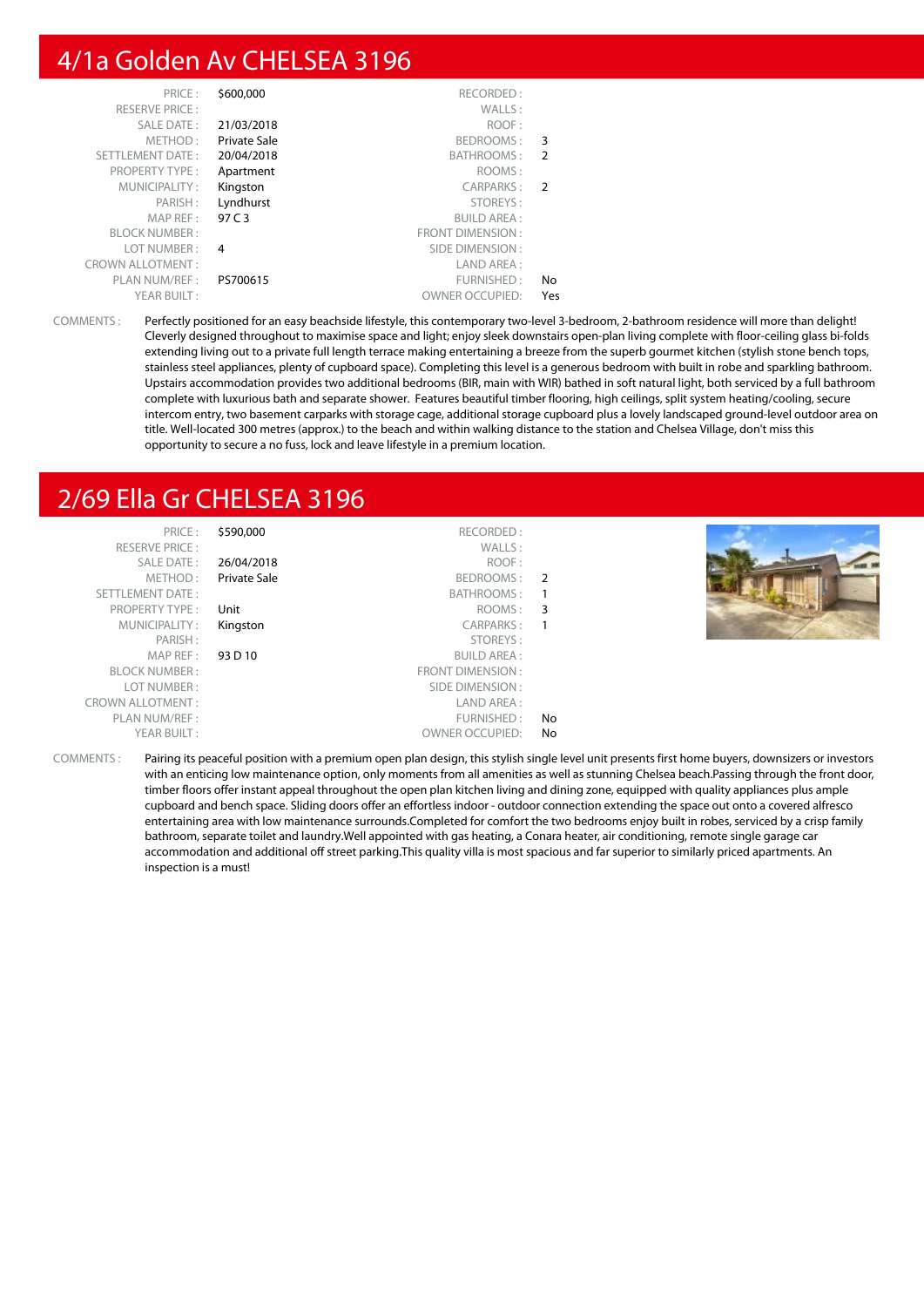# 3/45 Argyle Av CHELSEA 3196

| PRICE:                  | \$590,000    | RECORDED:              |                |  |
|-------------------------|--------------|------------------------|----------------|--|
| <b>RESERVE PRICE:</b>   |              | WALLS:                 |                |  |
| <b>SALE DATE:</b>       | 20/04/2018   | ROOF:                  |                |  |
| METHOD:                 | Private Sale | BEDROOMS:              | $\overline{2}$ |  |
| SETTLEMENT DATE:        |              | <b>BATHROOMS:</b>      | $\overline{1}$ |  |
| <b>PROPERTY TYPE:</b>   | Unit         | ROOMS:                 |                |  |
| MUNICIPALITY:           | Kingston     | CARPARKS:              | $\overline{2}$ |  |
| PARISH:                 |              | STOREYS:               |                |  |
| MAP REF:                | 97 D 1       | <b>BUILD AREA:</b>     |                |  |
| <b>BLOCK NUMBER:</b>    |              | FRONT DIMENSION :      | $\overline{0}$ |  |
| LOT NUMBER:             |              | SIDE DIMENSION:        |                |  |
| <b>CROWN ALLOTMENT:</b> |              | LAND AREA:             | 205            |  |
| PLAN NUM/REF:           |              | FURNISHED:             | No.            |  |
| YEAR BUILT:             |              | <b>OWNER OCCUPIED:</b> | No             |  |



COMMENTS : With many extra's this 2 bedroom unit is one that is a must to inspect. There are only 3 units on the block - with NO active Owners Corporation, (only insurances), this gives you the flexibility to make changes and alterations as you like, (STCA). Features include: - 2 double bedrooms with built in robes - Covered parking for two cars - Light and bright living room - Kitchen with dishwasher, gas cooktop, electric oven and dining room - Gas ducted heating and split system air conditioning - Good size rear yard - Rear of the block, North facing back yard - Great storage throughout Walking distance to St Joseph's and Chelsea Primary Schools, Chelsea Train Station, Chelsea Beach, Bicentennial Park, shops and bus stops, this home is one not to be missed. Available to purchase by private sale, this property at this price will not last long!

# 4/237 Station St EDITHVALE 3196

| PRICE:                  | \$580,000        | RECORDED:               |               |
|-------------------------|------------------|-------------------------|---------------|
| <b>RESERVE PRICE:</b>   |                  | WALLS:                  |               |
| <b>SALE DATE:</b>       | 22/03/2018       | ROOF:                   |               |
| METHOD:                 | Sale             | BEDROOMS:               | $\mathcal{P}$ |
| <b>SETTLEMENT DATE:</b> | 02/05/2018       | <b>BATHROOMS:</b>       |               |
| <b>PROPERTY TYPE:</b>   | Strata Unit/Flat | ROOMS:                  |               |
| MUNICIPALITY:           | Kingston         | CARPARKS:               |               |
| PARISH:                 | Lyndhurst        | STOREYS:                |               |
| MAP REF:                | 93 A 10          | <b>BUILD AREA:</b>      |               |
| <b>BLOCK NUMBER:</b>    |                  | <b>FRONT DIMENSION:</b> |               |
| LOT NUMBER:             | 4                | SIDE DIMENSION:         |               |
| <b>CROWN ALLOTMENT:</b> |                  | LAND AREA:              |               |
| PLAN NUM/REF:           | PS742909         | FURNISHED:              |               |
| YEAR BUILT:             |                  | <b>OWNER OCCUPIED:</b>  | Yes           |

#### COMMENTS :

# 6/237 Station St EDITHVALE 3196

| PRICE:                  | \$570,000           | RECORDED:              |                |  |
|-------------------------|---------------------|------------------------|----------------|--|
| <b>RESERVE PRICE:</b>   |                     | WALLS:                 |                |  |
| SALE DATE:              | 06/03/2018          | ROOF:                  |                |  |
| METHOD:                 | Sold Before Auction | BEDROOMS:              | $\overline{2}$ |  |
| SETTLEMENT DATE:        | 06/04/2018          | BATHROOMS: 2           |                |  |
| <b>PROPERTY TYPE:</b>   | Townhouse (Res)     | ROOMS:                 |                |  |
| MUNICIPALITY:           | Kingston            | CARPARKS:              |                |  |
| PARISH:                 | Lyndhurst           | STOREYS:               |                |  |
| MAP REF :               | 93 A 10             | <b>BUILD AREA:</b>     |                |  |
| <b>BLOCK NUMBER:</b>    |                     | FRONT DIMENSION: 0     |                |  |
| LOT NUMBER :            | -6                  | SIDE DIMENSION :       |                |  |
| <b>CROWN ALLOTMENT:</b> |                     | LAND AREA :            |                |  |
| PLAN NUM/REF :          | PS742909            | FURNISHED:             | No.            |  |
| YEAR BUILT:             |                     | <b>OWNER OCCUPIED:</b> | No             |  |
|                         |                     |                        |                |  |

COMMENTS : You can wave goodbye to your car when you move into this stunning, near-new townhouse; an easy stroll to everything our booming beachside area has to offer; Edithvale Station, shops & beach are only a stone's throw away! This low-maintenance gem is appointed with quality fittings & fixtures and is the perfect set-and-forget investment or first home. This stylish property boasts functionality and flair, with the key features being: - Open-plan living and dining, adjoining the light-filled kitchen appointed with quality Smeg appliances, stone benchtops and tiled splashback. Open up the doors when entertaining and enjoy the generous-sized balcony. - Two spacious bedrooms with extended built-in robes (lots of storage space) and ceiling fans; master bedroom with ensuite and its own decking & exposed aggregate courtyard. - Spacious main bathroom upstairs with floor-to-ceiling tiles. - All of the extras are included; double-glazed windows, downlights, high ceilings & block-out blinds throughout, plus two reverse-cycle air conditioners. - Single lock-up garage and plenty of storage space. This property provides a perfect opportunity for first-home buyers, savvy investors or even those looking to downsize on maintenance and gain a desirable beachside lifestyle! \* PHOTO I.D IS REQUIRED AT ALL OPEN FOR INSPECTIONS \*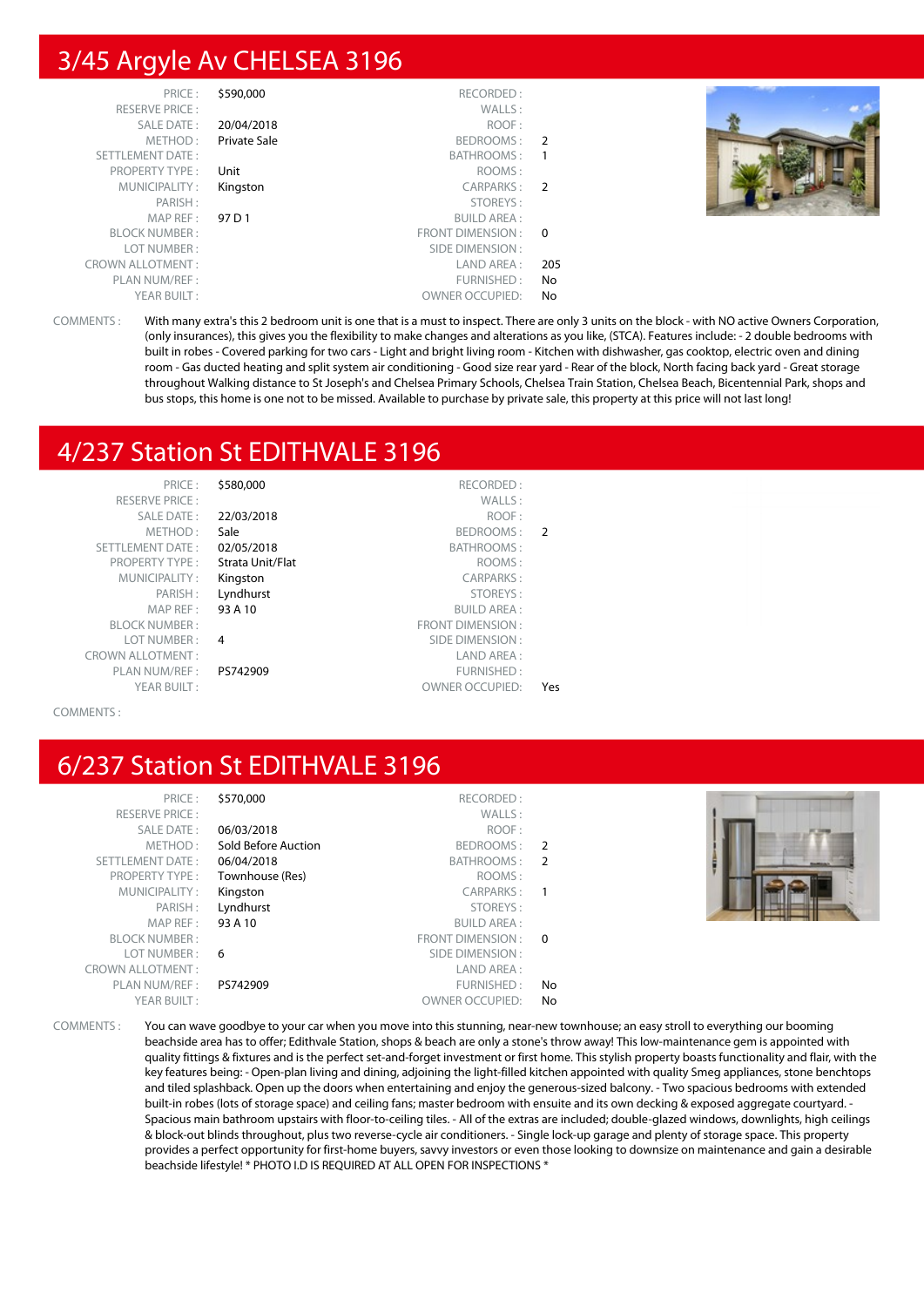# 7 Tudor Ct EDITHVALE 3196

| PRICE:                  | \$555,000       | RECORDED:              |     |                    |
|-------------------------|-----------------|------------------------|-----|--------------------|
| <b>RESERVE PRICE:</b>   |                 | WALLS:                 |     |                    |
| SALE DATE:              | 24/03/2018      | ROOF:                  |     |                    |
| METHOD:                 | Private Sale    | BEDROOMS: 2            |     |                    |
| SETTLEMENT DATE:        | 30/04/2018      | BATHROOMS:             |     |                    |
| <b>PROPERTY TYPE:</b>   | Townhouse (Res) | ROOMS: 3               |     | <b>E-T-HOCKING</b> |
| MUNICIPALITY:           | Kingston        | CARPARKS:              |     |                    |
| PARISH:                 | Lyndhurst       | STOREYS:               |     |                    |
| MAP REF :               | 93 B 8          | <b>BUILD AREA:</b>     |     |                    |
| <b>BLOCK NUMBER:</b>    |                 | FRONT DIMENSION:       |     |                    |
| LOT NUMBER :            | 4               | SIDE DIMENSION :       |     |                    |
| <b>CROWN ALLOTMENT:</b> |                 | LAND AREA :            | 140 |                    |
| PLAN NUM/REF :          | RP014576        | FURNISHED:             | No  |                    |
| YEAR BUILT:             |                 | <b>OWNER OCCUPIED:</b> | Yes |                    |

COMMENTS : Open the gate to the Wetlands, stroll to the station and beach, live inside, outside, upstairs and down in a great garden townhouse! Standing tall beside a secure garage, this two bedroom, 1.5 bathroom two-storey home extends living into the great outdoors with sun-bathed living-dining facing to the north and more living in the large paved rear garden with a covered al fresco area and hot-tub spa! Styled to maximise light and lifestyle with a sun-catching "garden-window" extending out from the quality kitchen and a freestanding "egg" bath and timber-topped vanity for the designer bathroom, this quality townhouse features walk in robe to the master bedroom and mirrored robes to the second bedroom, additional storage to the living area and a bonus second WC on the ground floor. There is also reverse-cycle air-conditioners for each level and the benefit of in floor heating on the ground floor Best of all, this tall two-storey townhouse offers this prized court position with the Wetlands and bike-path through a secure gate and the shopping strips, station and sand all within easy reach.

# 34 Stayner St CHELSEA 3196

| PRICE:                  | \$550,000           | RECORDED:              |     |  |
|-------------------------|---------------------|------------------------|-----|--|
| <b>RESERVE PRICE:</b>   |                     | WALLS:                 |     |  |
| SALE DATE:              | 20/04/2018          | ROOF:                  |     |  |
| METHOD:                 | <b>Private Sale</b> | BEDROOMS: 2            |     |  |
| <b>SETTLEMENT DATE:</b> |                     | BATHROOMS:             |     |  |
| <b>PROPERTY TYPE:</b>   | House               | ROOMS: 3               |     |  |
| MUNICIPALITY:           | Kingston            | CARPARKS:              |     |  |
| PARISH:                 |                     | STOREYS:               |     |  |
| MAP REF :               | 93 C 11             | <b>BUILD AREA:</b>     |     |  |
| <b>BLOCK NUMBER:</b>    |                     | FRONT DIMENSION:       |     |  |
| LOT NUMBER:             |                     | SIDE DIMENSION :       |     |  |
| <b>CROWN ALLOTMENT:</b> |                     | LAND AREA:             |     |  |
| PLAN NUM/REF:           |                     | FURNISHED:             | No. |  |
| YEAR BUILT:             |                     | <b>OWNER OCCUPIED:</b> | No  |  |
|                         |                     |                        |     |  |

COMMENTS : Located in a tranquil position in a central and popular Chelsea pocket, this fantastic and single-level unit has so much potential to offer investors, downsizers or first home buyers looking to make their mark. This neat and affordable two bedroom home offers a practical floorplan, highlighted by soaring cathedral ceilings and large windows, flooding the property with light and creating an immediate sense of space. The centrally located kitchen is undoubtedly the hub of the home and features an upright stove, ample bench and cupboard space and offers plenty of scope to renovate with the potential of creating a large open plan living zone, including the light filled and separate dining area and spacious lounge with practical floating boards.Zoned to the rear of the home are the two double bedrooms, both with built in robes and ceiling fans, which are both well serviced by the family bathroom (with bath and shower) and separate toilet.Additional features include a private rear yard and front courtyard, air conditioning, an outdoor spa, separate laundry, carport with a secure roller door plus additional off-street parking, 1.8kw solar panels, a shed as well as an abundance of extra undercover storage.Just a short stroll to the stunning Chelsea beach and train station, with the convenience of local shops, schools, cafes, parks and public transport links close by, this classic home is sure to tick all your boxes. Whether you choose to update, renovate or move straight in, location, lifestyle and potential are guaranteed!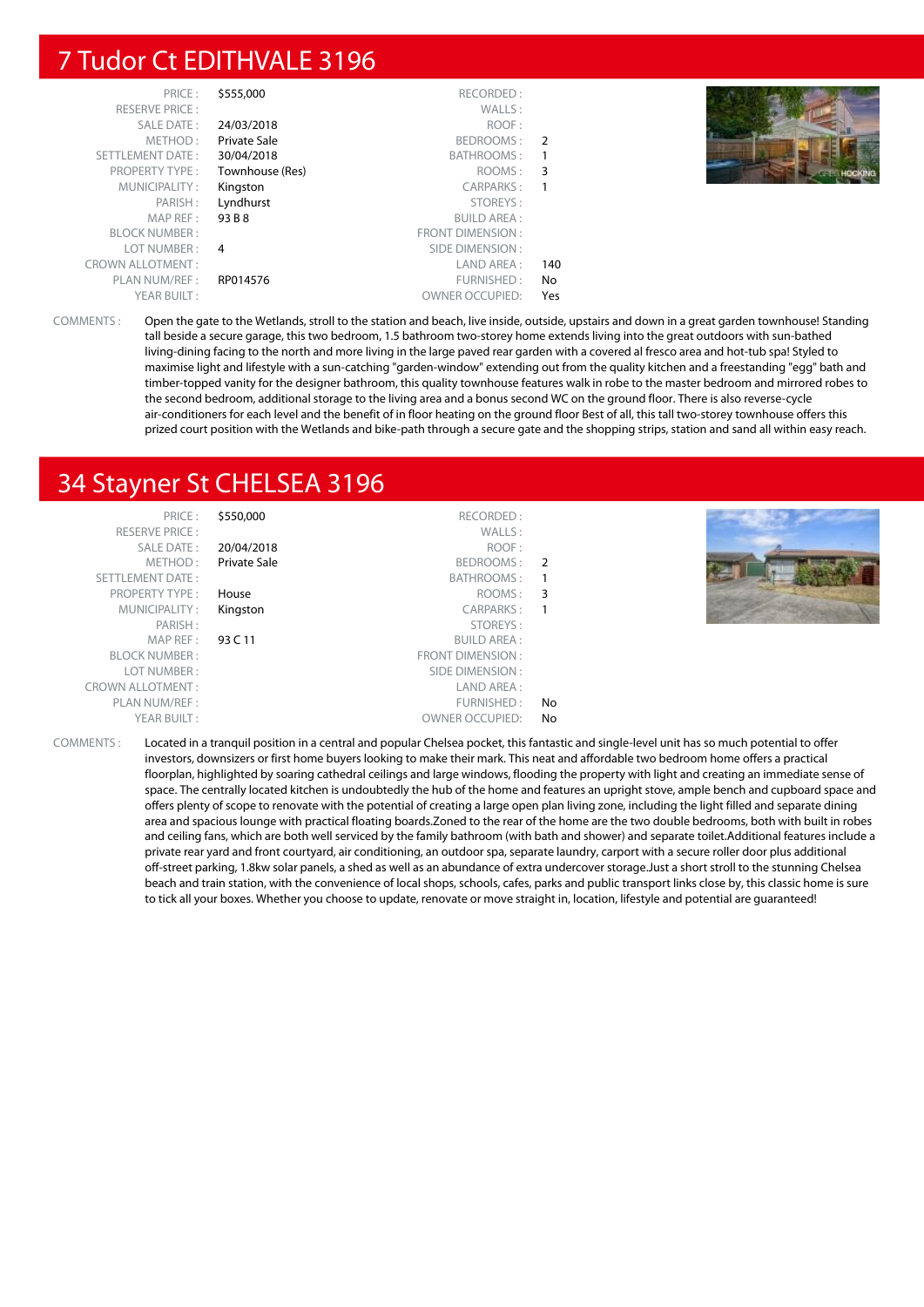# 2/237 Station St EDITHVALE 3196

| PRICE:                  | \$522,000           | RECORDED:              |     |  |
|-------------------------|---------------------|------------------------|-----|--|
| <b>RESERVE PRICE:</b>   |                     | WALLS:                 |     |  |
| SALE DATE:              | 03/03/2018          | ROOF:                  |     |  |
| METHOD:                 | <b>Auction Sale</b> | BEDROOMS:              | 3   |  |
| SETTLEMENT DATE:        | 03/05/2018          | BATHROOMS: 2           |     |  |
| PROPERTY TYPE:          | Townhouse (Res)     | ROOMS:                 | 4   |  |
| MUNICIPALITY:           | Kingston            | CARPARKS:              | 1   |  |
| PARISH:                 | Lyndhurst           | STOREYS:               |     |  |
| MAPREF:                 | 93 A 10             | <b>BUILD AREA:</b>     |     |  |
| <b>BLOCK NUMBER:</b>    |                     | FRONT DIMENSION:       |     |  |
| LOT NUMBER: 2           |                     | SIDE DIMENSION :       |     |  |
| <b>CROWN ALLOTMENT:</b> |                     | LAND AREA:             |     |  |
| PLAN NUM/REF :          | PS742909            | FURNISHED:             | No  |  |
| YEAR BUILT:             |                     | <b>OWNER OCCUPIED:</b> | Yes |  |

COMMENTS : Still like new, this modern townhouse is the ideal purchase for first home buyers and smart investors.With the beach, Edithvale shopping precinct and Edithvale Train Station all less than 500m from your doorstep youll be able to walk everywhere!Built only one year ago, the neutral interiors offer up to date style with high ceilings, stone benchtops, glass splashback and timber laminate flooring.The floor plan includes two good sized bedrooms with built in robes, two bathrooms, an open plan kitchen and living area, European laundry, single car garage with additional storage space and your own private North facing balcony. Concluding this comfortable home is two reverse cycle air conditioners, stainless steel appliances, downlights and block out blinds throughout.Close to beaches, parks, shops and public transport as well as Edithvale Public Golf Course and Edithvale Primary School this funky townhouse is the perfect place to start living your dream lifestyle.• Modern two storey townhouse with two bedrooms and two bathrooms• Up to date interiors including high ceilings, stone benchtops and timber laminate flooring• Open plan kitchen and living with private balcony access• Single car garage with handy additional storage area• Two reverse cycle air conditioners, stainless steel appliances, downlights and block out blinds throughout• Rental Return is approx \$450-\$470 per week (\$1,955-\$2,042 per calendar month)Every care has been taken to verify the accuracy of the details in this advertisement , however we cannot guarantee its correctness. Prospective purchasers are requested to take such action as is necessary, to satisfy themselves of any pertinent matters.

# 2/78 Thames Prm CHELSEA 3196

| PRICE:                  | \$472,000    | RECORDED:              |    |  |
|-------------------------|--------------|------------------------|----|--|
| <b>RESERVE PRICE:</b>   |              | WALLS:                 |    |  |
| SALE DATE:              | 15/05/2018   | ROOF:                  |    |  |
| METHOD:                 | Private Sale | BEDROOMS: 2            |    |  |
| SETTLEMENT DATE:        |              | BATHROOMS:             |    |  |
| PROPERTY TYPE:          | Unit         | ROOMS: 3               |    |  |
| MUNICIPALITY:           | Kingston     | CARPARKS:              |    |  |
| PARISH:                 |              | STOREYS:               |    |  |
| MAPREF:                 | 93 D 12      | <b>BUILD AREA:</b>     |    |  |
| <b>BLOCK NUMBER:</b>    |              | FRONT DIMENSION :      |    |  |
| LOT NUMBER:             |              | SIDE DIMENSION :       |    |  |
| <b>CROWN ALLOTMENT:</b> |              | LAND AREA :            |    |  |
| PLAN NUM/REF :          |              | FURNISHED:             | No |  |
| YEAR BUILT:             |              | <b>OWNER OCCUPIED:</b> | No |  |

COMMENTS : Here lies the perfect opportunity to purchase an affordable 'renovator' in the heart of the thriving beachside suburb of Chelsea, just moments to the beach, station and shops.Brimming with potential and perfect for first home buyers or investors, this neat two-bedroom unit provides the perfect blank canvas for those looking to really make their mark.The living zone is flooded with natural light and the adjoining bedroom could easily re re-purposed to add to this space. The original kitchen has the potential to simply be updated or the whole area reconfigured to create a spacious open plan kitchen and living zone.The two double bedrooms both have built in robes and are serviced by the central bathroom and dual access toilet whilst the separate laundry provides easy access to the low maintenance and surprisingly spacious rear yard, complete with paved entertainment area, lawn and gardens. This are also contains a storage shed and provides rear access to the single lock-up garage.Less than 1km to the convenience of all the great amenities Chelsea has to offer as well as being just a short stroll to the award winning Bicentennial Park, the location doesn't get much better!Offering not only a rare bayside lifestyle but also the opportunity to get a foot on Chelsea's property ladder, put your own personal touch on this quality unit today. The options are endless...